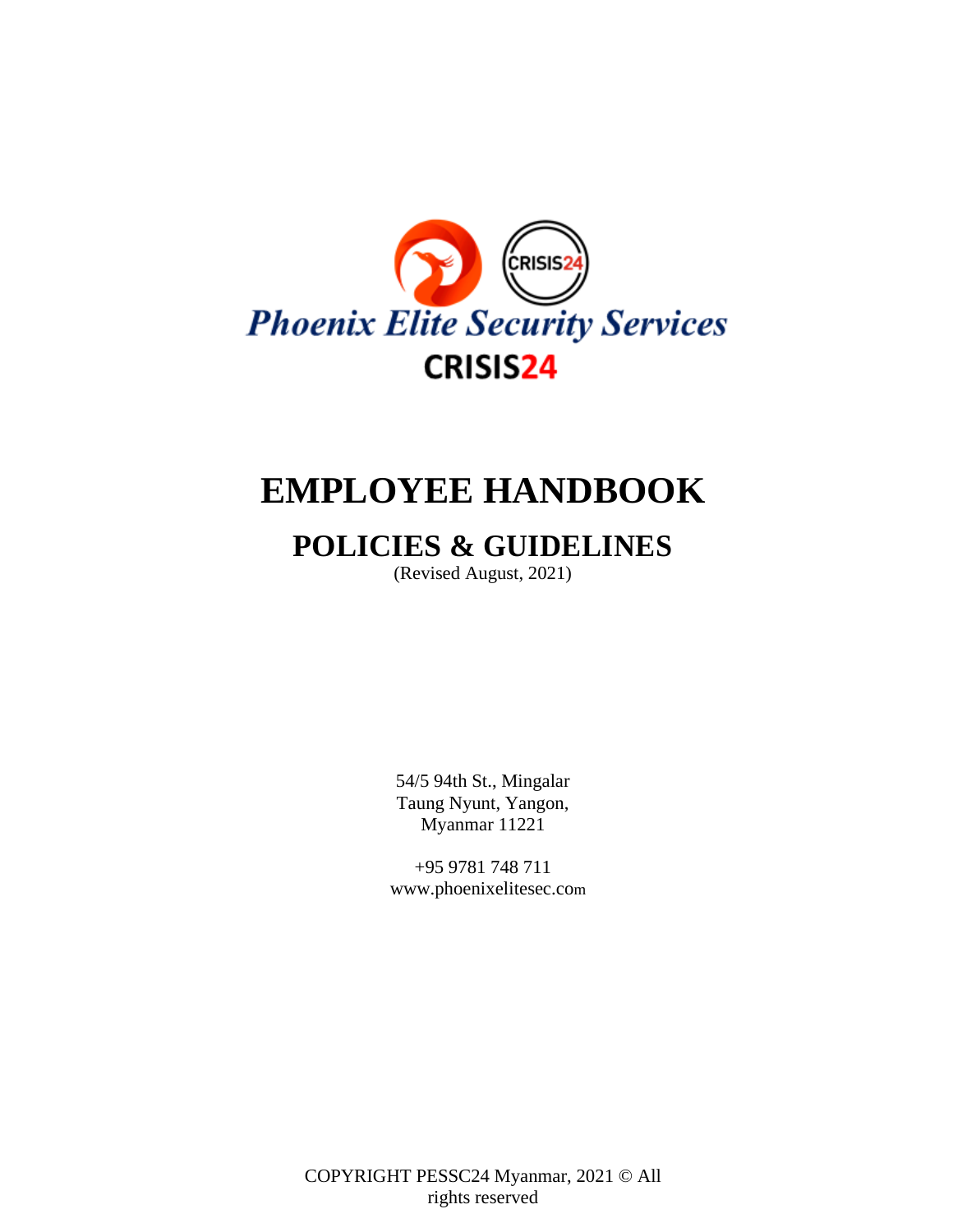



Welcome

I wish to welcome you to Yangon's best Private Security Company. 2021 will mark our 9th year in the security business in Yangon. Whether or not this is a temporary job, full time job, or post retirement job, Phoenix Elite Security Services CRISIS24™ is pleased to have you as part of our team.

Our long history has been one of providing security officers who are mature, friendly, polite, and who enforce security regulations and policies of both our client and Phoenix Elite Security Services CRISIS24. While you are employed with Phoenix Elite Security Services CRISIS24 as a Yangon registered security guard you are expected to fulfill these duties, maintain a professional image, and follow the company guidelines.

I encourage you to strive to achieve your best performance in the completion of your duties. If this is a step in your career path or an opportunity to gain experience, Phoenix Elite Security Services CRISIS24 will be honored to provide a favorable personal letter of recommendation if you perform your duties in a professional manner. Over the years we have been honored to employ many young men and women who leave our ranks and go on to bigger and better careers. Our long-standing reputation for excellence provides our employees with a strong base from which to explore potential career opportunities.

Thank you for becoming a part of the Phoenix Elite Security Services CRISIS24 team.

 $\mathcal{P}$ 

Mark Wilson Chief Executive Officer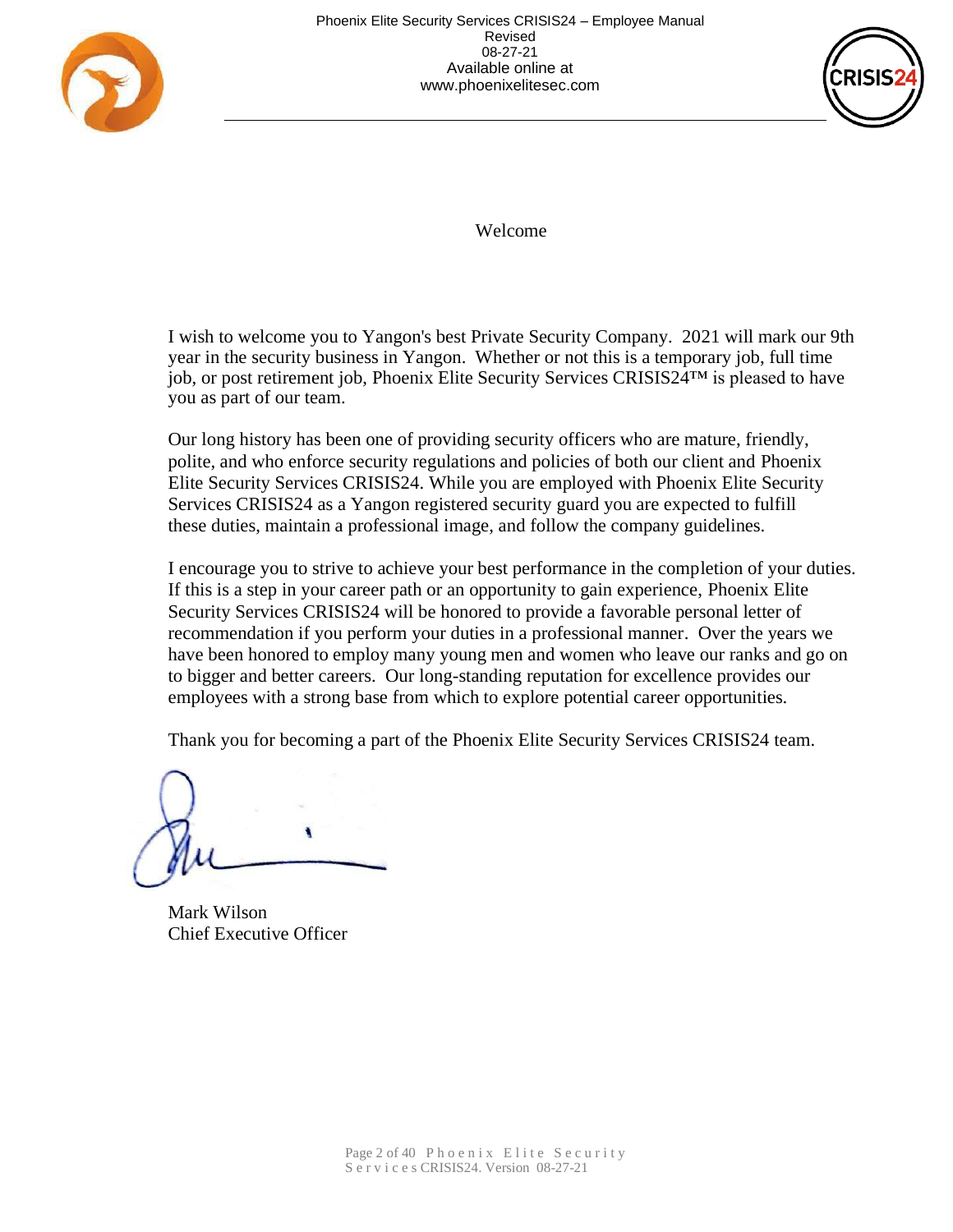



# **TABLE OF CONTENTS**

| A.             |                                                                                        |                     |  |  |  |  |  |
|----------------|----------------------------------------------------------------------------------------|---------------------|--|--|--|--|--|
|                | <b>PURPOSE</b><br>1.                                                                   | 5                   |  |  |  |  |  |
|                | <b>HISTORY</b><br>2.                                                                   | 5                   |  |  |  |  |  |
|                | 3.<br><b>JOB OPPORTUNITIES</b>                                                         | 6                   |  |  |  |  |  |
|                | EOUAL OPPORTUNITY EMPLOYMENT<br>4.<br><b>AUTHORITY</b><br>5.                           | $\overline{7}$<br>7 |  |  |  |  |  |
|                | <b>NFIDMM TRADEMARKS</b><br>6.                                                         | 8                   |  |  |  |  |  |
| <b>B.</b>      | PRIVATE SECURITY CODE OF ETHICS                                                        |                     |  |  |  |  |  |
| $\mathbf{C}$ . | <b>CHAIN OF COMMAND</b>                                                                | 10                  |  |  |  |  |  |
| D.             | <b>GENERAL POLICIES AND PROCEDURES</b>                                                 | 11                  |  |  |  |  |  |
|                | <b>RESPONSIBILITY OF THE SECURITY GUARD</b><br>1.                                      | 11                  |  |  |  |  |  |
|                | 2.<br><b>BEHAVIOR</b>                                                                  | 12                  |  |  |  |  |  |
|                | <b>EMPLOYEE COMMUNICATION / CHECK IN and OUT</b><br>3 <sub>1</sub>                     | 14                  |  |  |  |  |  |
|                | <b>EMPLOYEE TRAINING</b><br>$\overline{4}$ .<br>$\mathbf{4}$<br><b>RADIO ETIQUETTE</b> | 16<br>17            |  |  |  |  |  |
|                | <b>DRUG FREE WORKPLACE</b><br>5.                                                       | 18                  |  |  |  |  |  |
|                | 6.<br><b>LIABILITY</b>                                                                 | 19                  |  |  |  |  |  |
|                | <b>DOCUMENTATION</b><br>7.                                                             | 19                  |  |  |  |  |  |
| Е.             | 19                                                                                     |                     |  |  |  |  |  |
|                | UNIFORM ISSUED BY PHOENIX ELITE SECURITY SERVICES<br>1.                                |                     |  |  |  |  |  |
|                | <b>CRISIS24</b>                                                                        | 21                  |  |  |  |  |  |
|                | UNIFORM PROVIDED BY THE EMPLOYEE<br>2.                                                 | 21                  |  |  |  |  |  |
|                | $\mathbf{3}$ .<br><b>GROOMING</b>                                                      | 21                  |  |  |  |  |  |
| F.             | <b>JOB SITE POLICIES AND PROCEDURES</b>                                                | 23                  |  |  |  |  |  |
| G.             | <b>SPECIAL EVENT INFORMATION</b>                                                       | 24                  |  |  |  |  |  |
| I.             | <b>REPORT WRITING</b>                                                                  | 25                  |  |  |  |  |  |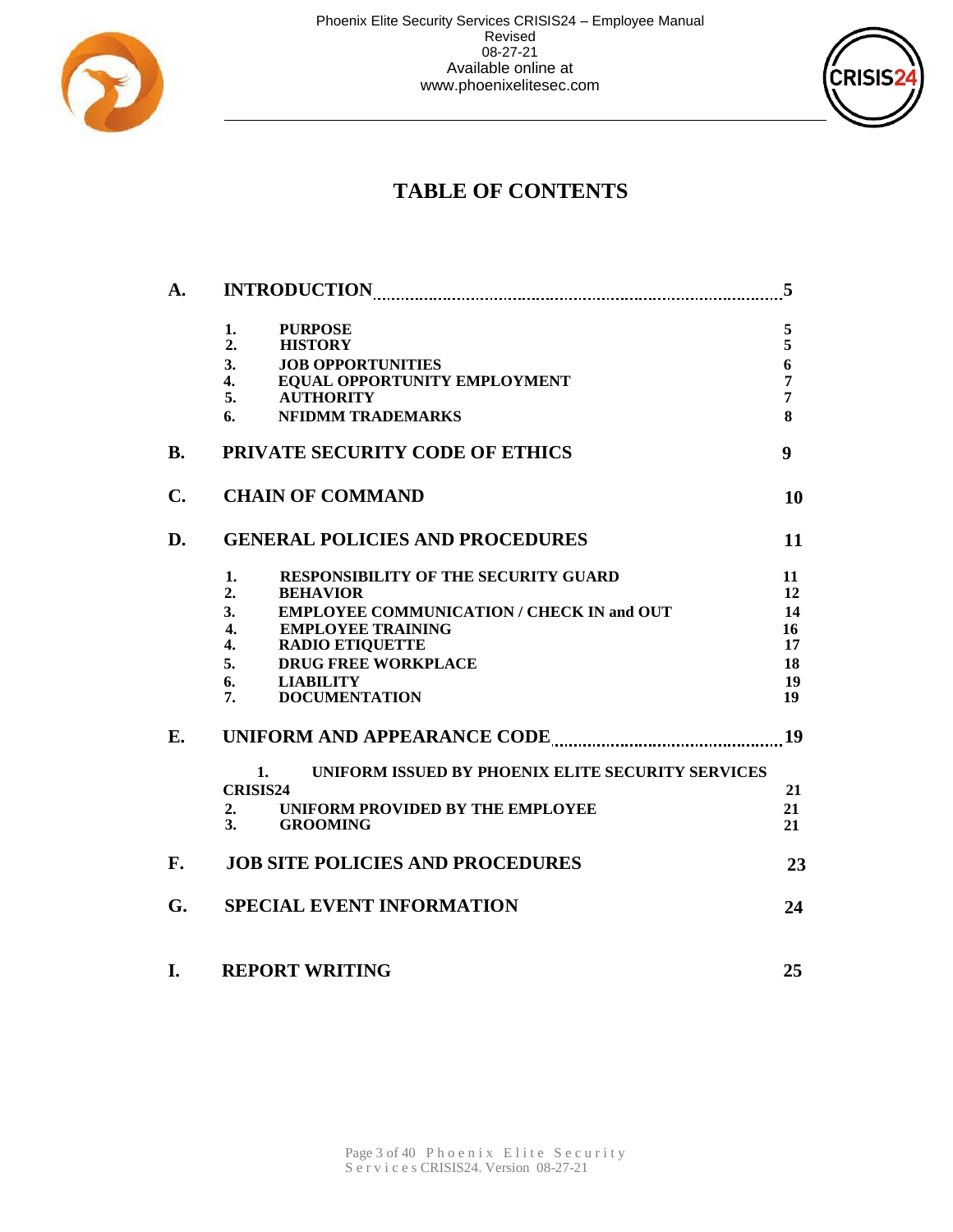



| J. | "AT WILL" EMPLOYMENT, DISCIPLINE, AND PROBATION |                                            |    |  |  |  |
|----|-------------------------------------------------|--------------------------------------------|----|--|--|--|
|    | 1.                                              | <b>AT WILL EMPLOYMENT</b>                  | 28 |  |  |  |
|    | 2.                                              | <b>NEW HIRE PROBATION PERIOD</b>           | 28 |  |  |  |
|    | 3.                                              | <b>DISCIPLINE AND RULES OF CONDUCT</b>     | 28 |  |  |  |
|    | 4.                                              | <b>JOB PERFORMANCE</b>                     | 29 |  |  |  |
|    | 5.                                              | <b>MISCONDUCT</b>                          | 29 |  |  |  |
|    | 6.                                              | <b>DISCIPLINE PROCEDURE</b>                | 30 |  |  |  |
|    | 7.                                              | <b>CONFLICT OF INTEREST STATEMENT</b>      | 30 |  |  |  |
|    |                                                 |                                            | 31 |  |  |  |
|    | 1.                                              | <b>COMPENSATION LEAVE</b>                  | 31 |  |  |  |
|    | 2.                                              | <b>FAMILY AND MEDICAL LEAVE</b>            | 31 |  |  |  |
|    | 3.                                              | <b>LEAVES OF ABSENCE</b>                   | 31 |  |  |  |
|    | 4.                                              | <b>BEREAVEMENT LEAVE</b>                   | 32 |  |  |  |
|    | 5.                                              | <b>TIME OFF FOR VOTING</b>                 | 32 |  |  |  |
|    | 6.                                              | <b>SCHOOL VISITS REQUIRED OF EMPLOYEES</b> | 32 |  |  |  |
|    | 7.                                              | <b>FAMILY LEAVE</b>                        | 33 |  |  |  |
|    | 8.                                              | PREGNANT LEAVE                             | 33 |  |  |  |
|    | 9.                                              | <b>HOLIDAYS</b>                            | 33 |  |  |  |

### **L. APPENDIX A 35 International Code of Ethics and Conduct**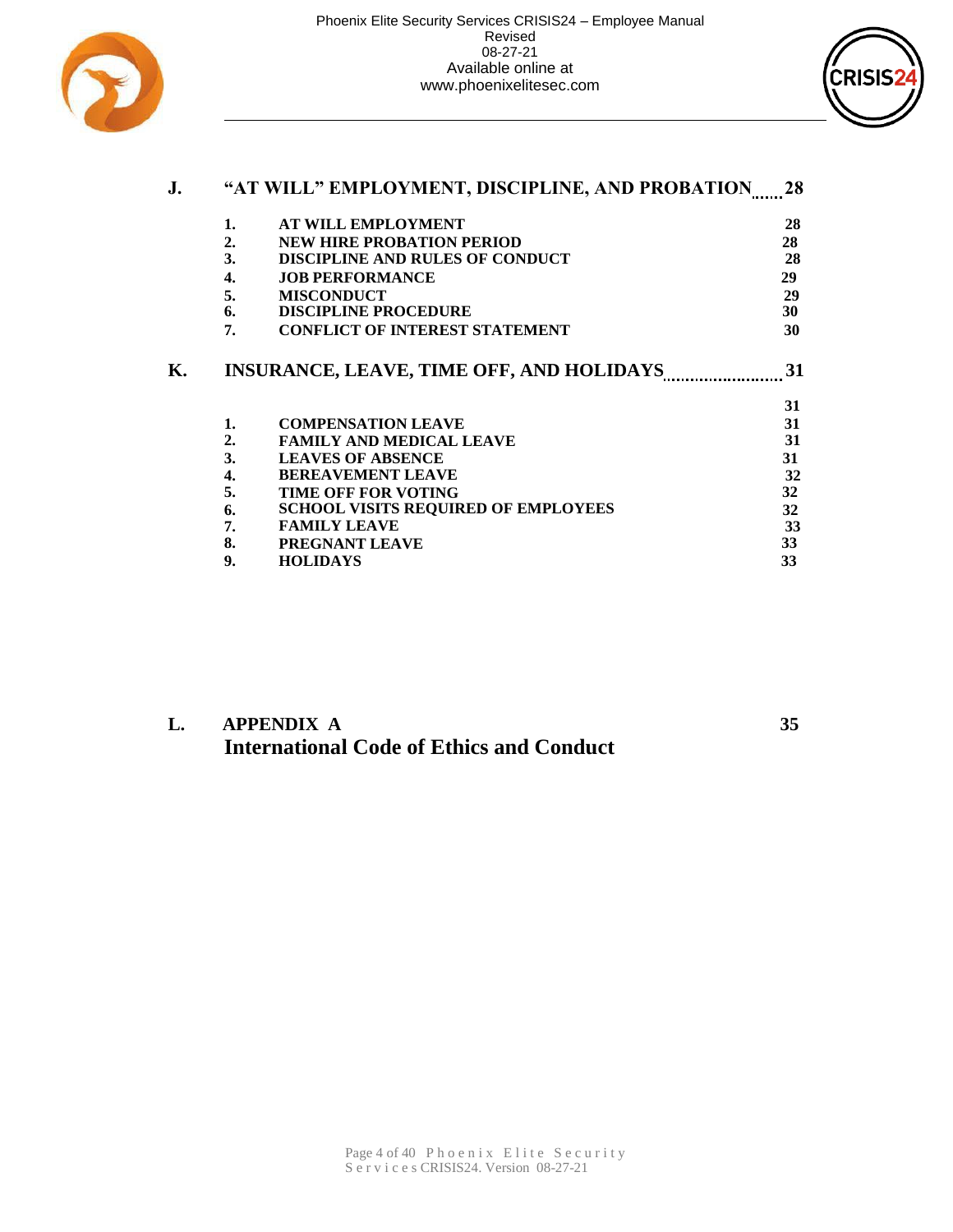



# **A. INTRODUCTION**

#### **PURPOSE**

It is the purpose of this Employee Handbook to provide a guideline for our employees and outline of Phoenix Elite Security Services CRISIS24 policies, rules and regulations. This handbook explains the obligations of employment with Phoenix Elite Security Services CRISIS24 and its subsidiaries. It has deliberately been set forth in broad terms to allow for management flexibility, since it is impossible to foresee every situation which could arise. Each employee's needs and problems are unique and require managerial judgment. This handbook does not attempt to anticipate every situation or circumstance which may arise and treatment or action in particular cases may vary from these general guidelines. This Employee Handbook describes the policies, rules, procedures and benefits guiding the actions of Phoenix Elite Security Services CRISIS24 with regard to personnel matters.

The contents of this handbook are general statements of the company's policies, rules, procedures and benefits. However, this handbook is not intended to be exhaustive and is subject to change. Phoenix Elite Security Services CRISIS24 reserves the right to make these changes, to update, and delete, or to add to these policies, rules, procedures and benefits at any time. All such changes can only be made by the Managing Director of the Company and those changes will only be considered binding on either or both parties if made in writing and signed by the Managing Director. Each job site has additional policies, rules, regulations, and procedures, that are specific to the client and the job site or duty station. Client job site duties are listed and included in the Standard Operations Procedure at each job site. This handbook supersedes all previous handbooks and training guides.

This handbook is being provided to all employees of Phoenix Elite Security Services CRISIS24 as a reference and procedural guide. All employees are expected to read and adhere to the information provided. In addition to this manual, employees must read any current and future training capsules, Health and Safety handbooks, training guides, memos, directives, and Standard Operations procedures of Phoenix Elite Security Services CRISIS24, and our clients. If you have any questions or need clarification on anything printed in this handbook please ask the Business Manager or any company supervisor or management representative. Always remember: When in doubt, immediately contact a supervisor or representative of management.

#### **HISTORY:**

Phoenix Elite Security Services CRISIS24 is a Myanmar licensed security company based in Yangon and was established in 2012 (formerly licensed as NFIDAsia & NFIDMM).

We have had many retired police officers as part of our staff over the years. We are very grateful for the consultation and guidance which the Yangon Police have given to our firm.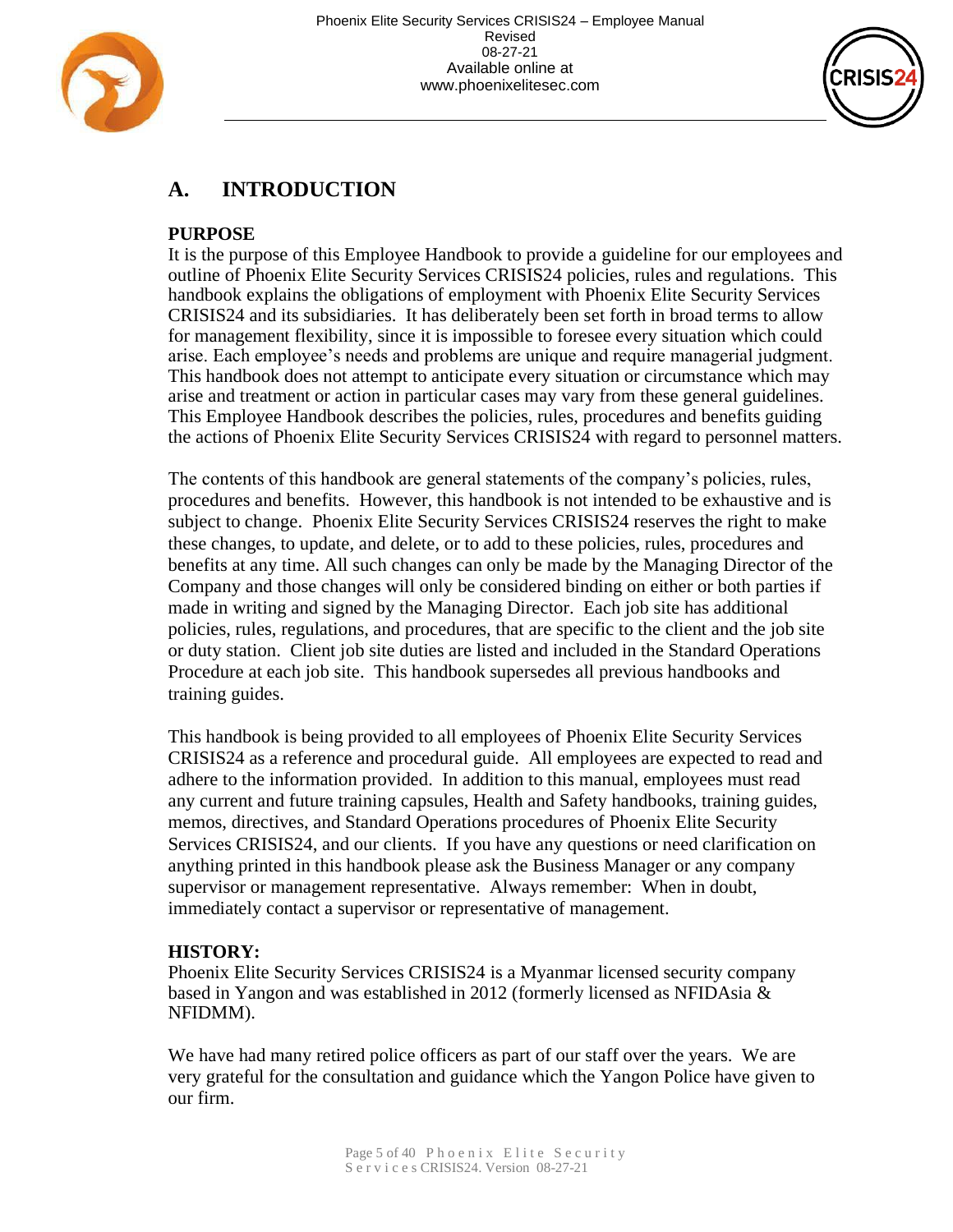



Our firm now provides services for: VIP/Executive/Dignitary Protection, Risk Assessment and Consulting and Executive Secure Transportation and much more. Geographically, we provide services in Yangon, Mandalay, Naypyitaw, Pathien, Mawlamyine, Monywa and in Rakhine State in the Kyaukpyhu Region.

#### **JOB OPPORTUNITIES:**

Our history has created a strong foundation for the company. We invite you to tell your family and friends about possible job opportunities within Phoenix Elite Security Services. There are flexible schedules and part-time or full-time positions available year-round. Phoenix Elite Security Services CRISIS24 has the following divisions:

**Executive Protection**

**Commercial and Industrial Security** 

#### **Construction Security Division**

#### **Special Event Security**

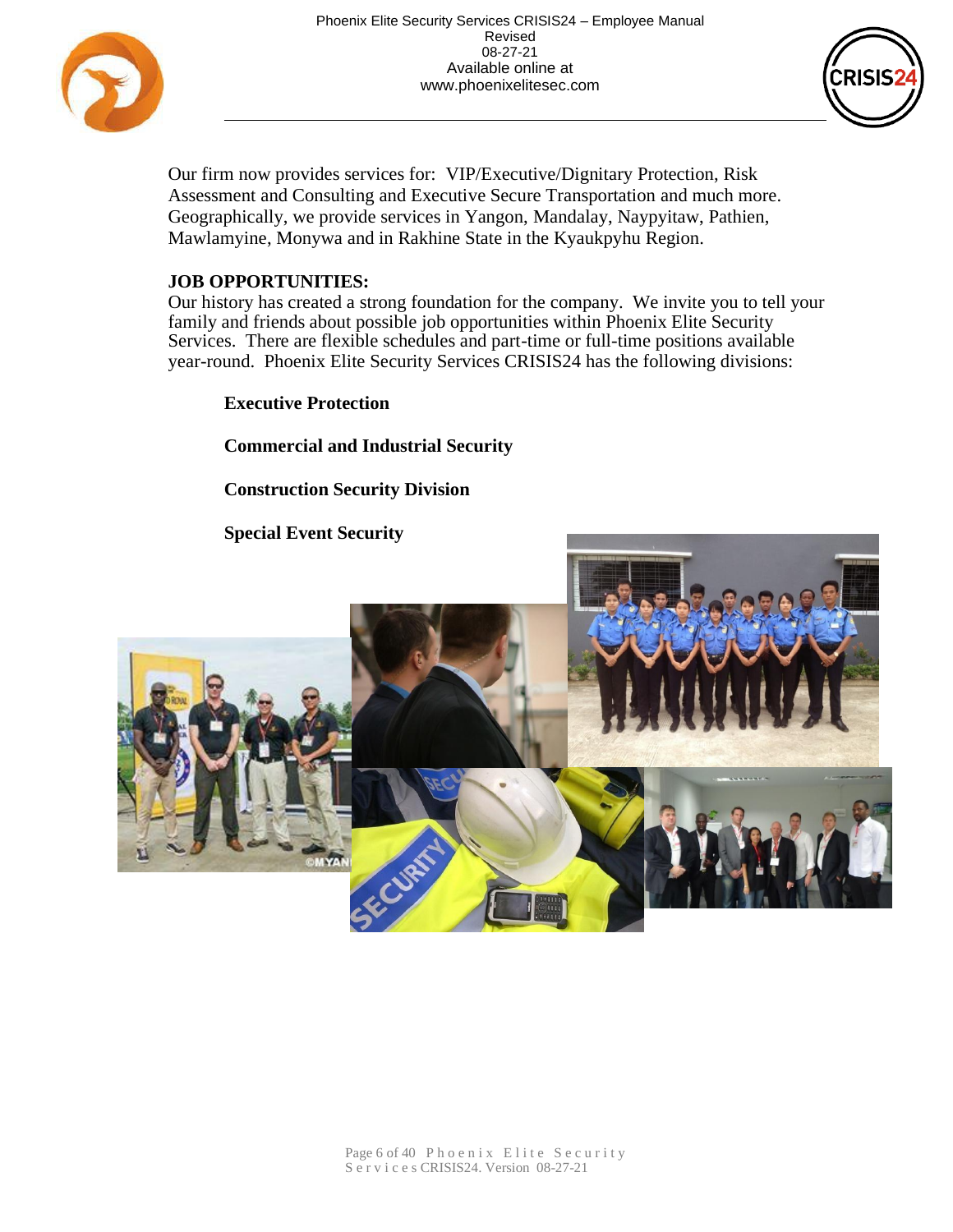



#### **EQUAL OPPORTUNITY EMPLOYMENT:**

Phoenix Elite Security Services CRISIS24<sup>™</sup> is an Equal Opportunity Employer with a standing policy of nondiscrimination. This means that all qualified persons are accorded an equal opportunity for employment or promotion without regard to race, religion, color, national

origin, ancestry, marital status, sexual orientation, sex or age.

All employment is entirely "AT-WILL", which means you may voluntarily terminate the employment relationship at any time and for any reason and Phoenix Elite Security Services CRISIS24™ retains the same right.

No one other than the Managing Director or HR Director of the Company has the authority to advise an employee that he or she will be employed for any length of time or as long as the employee's work is acceptable. Any such advice on the part of the Managing Director or HR Director, in order to be valid MUST be in writing and signed and dated by the Managing Director or HR Director.

#### **AUTHORITY:**

It is important to remember that in the fulfillment of your duties the crucial function is observing and reporting. You are expected to challenge persons in a professional manner to enforce access to restricted areas. You are never to put yourself in danger while enforcing rules and policies. We do not possess any police powers and/or authority. In addition, it is illegal to impersonate a police officer or other law enforcement. Security Officers are not allowed to carry a badge in their wallet. A security officer has no more authority than that of a private citizen. You could be subject to civil suit for false arrest or imprisonment under any circumstances if you detain someone illegally. If you have a question regarding your authority in a situation, contact a supervisor immediately.

Myanmar Law states that security officers are not allowed to carry a weapon (firearm). This law allows the carrying of nightsticks also called "Batons". All other types of weapons such as brass knuckles, laser pens, mace, sticks, poles, knives, anything resembling a weapon, and anything deemed or classified or utilized, as a weapon is not authorized. Employees cannot carry a weapon on themselves or in their vehicle unless authorized by Phoenix Elite Security Services CRISIS24 management.

Our firm has maintained excellent relations with many and various police agencies only because our firm leaves police business to the police and security business to the security professionals of Phoenix Elite Security Services CRISIS24.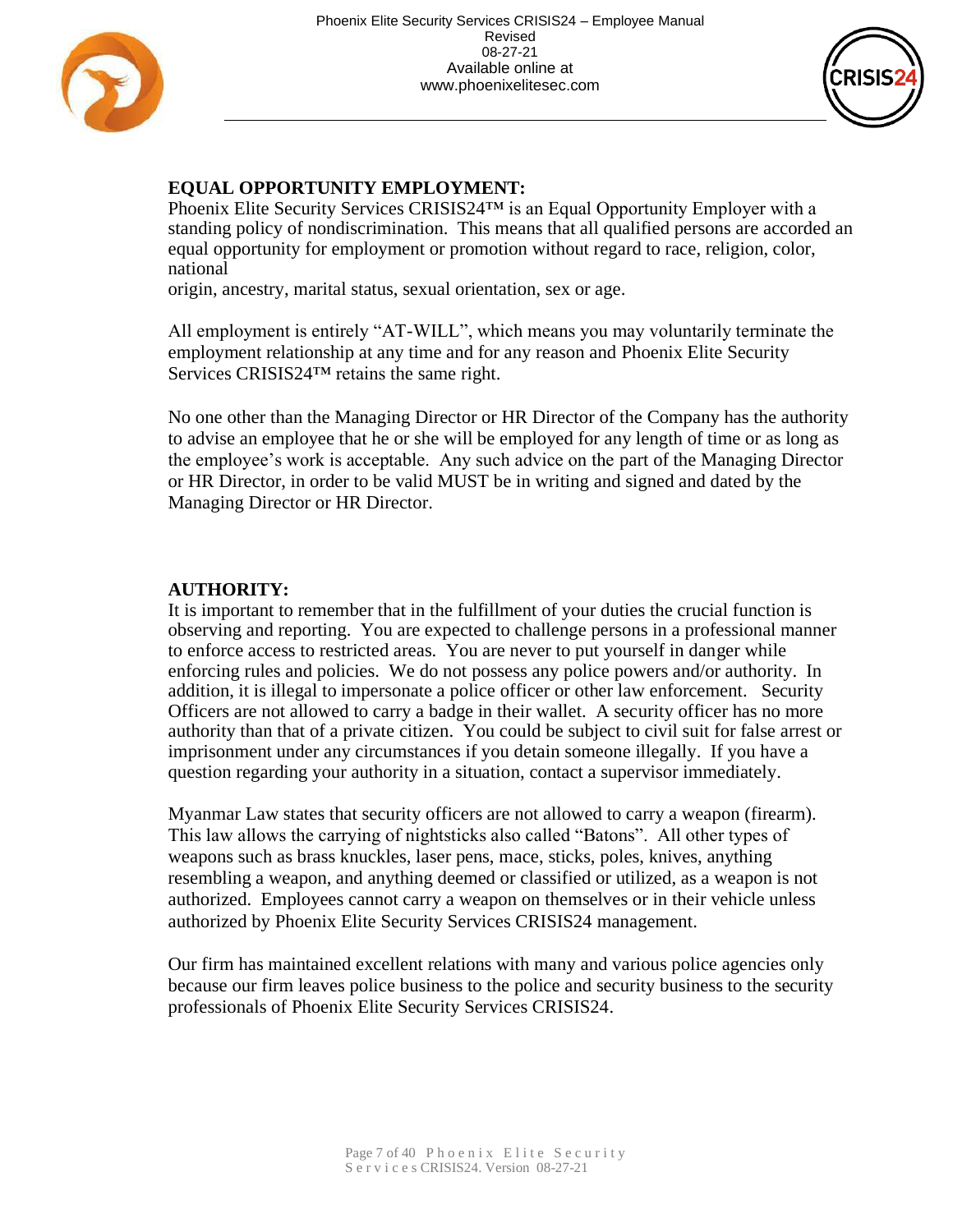



## **PHOENIX ELITE SECURITY SERVICES CRISIS24 TRADEMARK**

Be it known that the Phoenix Elite Security Services CRISIS24 logo is a registered trademark and is the sole property of Phoenix Elite Security Services CRISIS24 Co. Ltd.









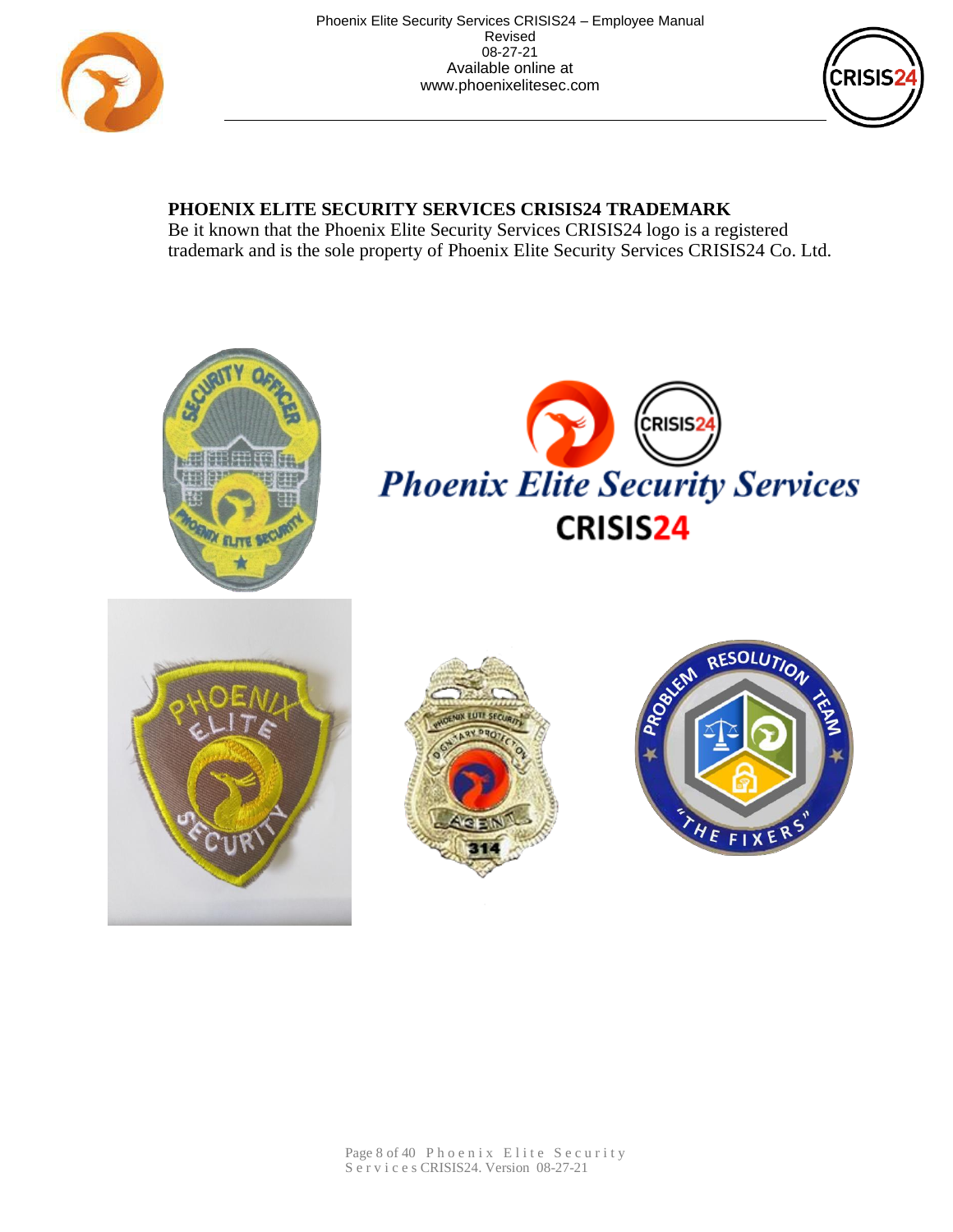



# **B. PRIVATE SECURITY CODE OF ETHICS**

As supervisors, managers and directors of private security functions and employees, we pledge:

- 1. To recognize that our principal responsibilities are, in the service of our organizations and clients, to protect life and property as well as to prevent and reduce crime against our business, industry or other organizations and institutions; and in public interest to uphold the law and to respect the rights of all persons.
- 2. To be guided by a sense of integrity, honor, justice and morality in the conduct of business; in all personnel matters; in relationships with the government agencies, clients, and employers; and in responsibilities to the general public.
- 3. To strive faithfully to render security services of the highest quality and to work continuously to improve our knowledge and skills and thereby improve the overall effectiveness of private security.
- 4. To uphold the trust of our employers, our clients and the public by performing our functions within the law, not ordering or condoning violations of law, and ensuring that our security personnel conduct their assigned duties lawfully and with proper regard for the rights of others.
- 5. To respect the reputation and practice of others in private security, but to expose to the proper authorities any conduct that is unethical or unlawful.
- 6. To apply uniform and equitable standards of employment in recruiting and selecting personnel regardless of race, creed, color, sex, sexual orientation, or age.
- 7. To cooperate with recognized and responsible law enforcement and other criminal justice agencies; to comply with security licensing and registration laws and other statutory requirements that pertain to our profession.
- 8. To respect and protect the confidential and privileged information of employers and clients beyond the term of our employment, except where their interests are contrary to law or to this Code of Ethics.
- 9. To maintain a professional posture in all business relationships with employers and clients, with others in the private security field, and with members of other professions; and to insist that our personnel adhere to the highest standards of professional conduct.
- 10. To encourage the professional advancement of our personnel by assisting them to acquire appropriate security knowledge, education, and training.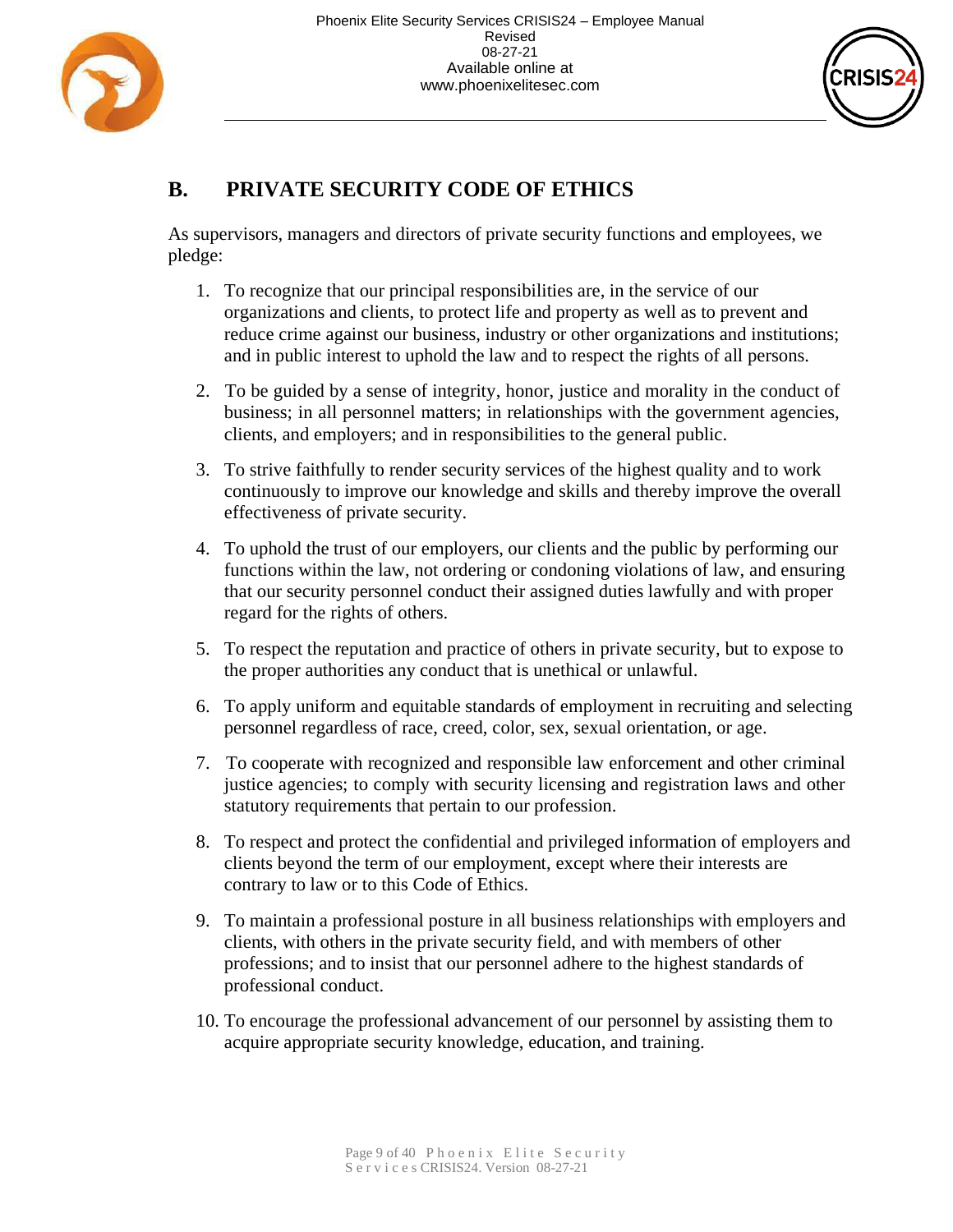



# **C. CHAIN OF COMMAND**

In the event of a medical emergency, fire, or other urgent situation requiring law enforcement, dial 199, and then contact a supervisor.

If you have an urgent question regarding your authority in a situation, enforcement of a policy, or interpretation of a policy, contact a supervisor immediately:

- For special events contact the onsite supervisor via 2-way radio or telephone the command post
- For standing accounts during office the hours of 09:00 am to 5:00 pm contact the Phoenix Elite Security Services CRISIS24 office at 09781 748 711
- For standing accounts after hours contact the Business Manager at 09961 724 724
- All scheduling related issues should be directed to the Scheduling Supervisor at 09781 748 711. Employees are not permitted to make changes to schedules, switch shifts with other employees, or change working hours. Only the scheduling department or management is permitted to make changes.

If you have a general question regarding your duties, policies, or procedures, contact the Phoenix Elite Security Services CRISIS24™ office.

- By phone at 09781 748 711
- By email at ceo@phoenixelitesec.com

If you have a problem or complaint regarding co-workers, company management, or client's business practices, request a meeting with the Phoenix Elite Security Services CRISIS24™ management. All problems should be directed to Phoenix Elite Security Services CRISIS24™ management and not the client.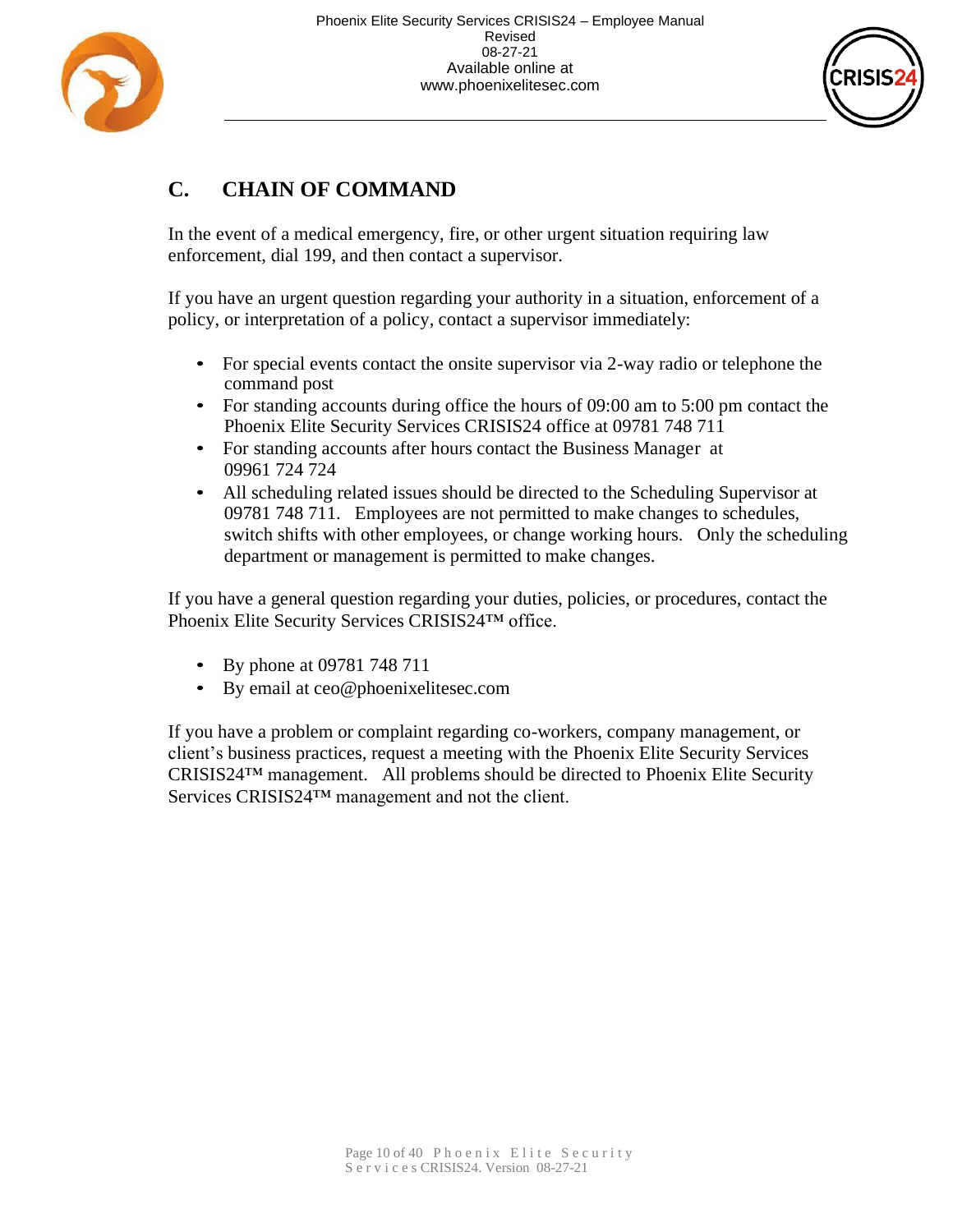



# **D. GENERAL POLICIES AND PROCEDURES**

#### **RESPONSIBILITIES OF A SECURITY GUARD**

As a security guard you have certain responsibilities to the Myanmar Government. Once you are licensed, you must carry your registration card at all times while on duty. In order to become registered as a security officer/guard you must do the following:

- 1. Complete the Powers to Arrest examination contained in the booklet issued by the Company. You must achieve a score of 100% on the final exam. You may not go on duty before you complete the test
- 2. Fill out three-copy "Application for registration for employment as a Uniformed Guard or Patrol Person" and have your employer or your instructor sign it to verify that you have passed the examination. One copy is yours.
- 3. Have a Township Police criminal history check. If you have been convicted of a crime, it does not necessarily mean that you will be denied, however falsifying your application will result in denial.
- 5. If you change your address, you must notify the company within 15 days. If you do not, your registration card will be suspended and may only be reinstated after you pay a fee.
- 6. You may not carry firearms.
- 7. If your employer encourages you to violate any of the above requirements, it is your responsibility to report his actions to the company.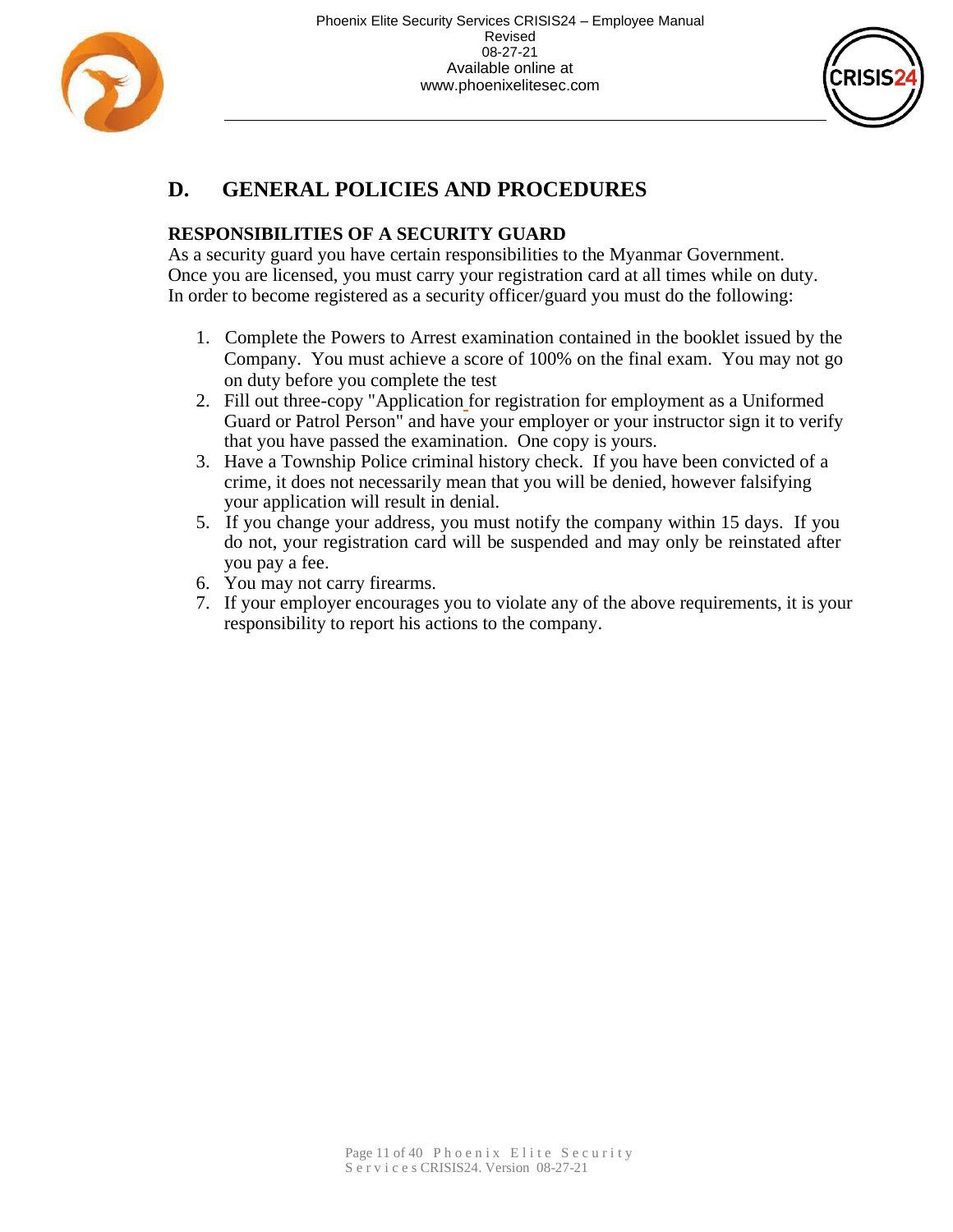



#### **BEHAVIOR**

- Smoking is not permitted on post, patrol vehicles or job site. During breaks, employees are only permitted to smoke in designated smoking areas away from public view.
- Employees may carry a personal cell phone while on duty, however it should only be used for emergencies or other important communication. Personal phone calls should only be conducted during breaks and away from public view. Texting is not permitted while on duty.
- Employees are not permitted to listen to mp3 players or other portable music devices. Headsets are not permitted on the job site.
- Chewing tobacco, beetle nut or gum is not authorized.
- Gambling while on duty is not permitted.
- Never leave a job site or duty station without the proper authorized relief. In the event that your relief fails to arrive, contact your supervisor immediately
- Never permit anyone to relieve you who is not fit for duty
- All employees are expected to report to work on time and in full uniform. While traveling to and from the job site, employees should cover their uniform with a windbreaker or other garment. Uniforms should not be left in plain view to avoid theft or damage.
- Employees, supervisors or any representative of Phoenix Elite Security Services  $CRISIS24<sup>TM</sup>$  assigned to any job site as a condition of employment must agree that they will **under no circumstances** accept gifts of any kind including but not limited to: food, discounted items sold by vendors, items of monetary value, or cash. Our employees further agree that they will not exchange favors in lieu of ignoring violations of the law or our client's rules, regulations, policies or procedures.
- Employees are never to talk to information seekers, members of the press, newspaper reporters, television crews, private investigators, insurance investigators, or collection agents, about any incidents or activities involving Phoenix Elite Security Services CRISIS24™, our clients, employees of clients, vendors, contractors or any people connected in any way to clients or Phoenix Elite Security Services CRISIS24™. Employees are expected to refer all information seekers in a courteous manner to contact Phoenix Elite Security Services CRISIS24™ management. Employees should not respond with "no comment".
- Employees must be alert at all times. Sleeping is not permitted at any time while on duty. Conversely activities that distract the employee from their duties such as working on personal vehicles, is not permitted. Meals are taken while on-duty and should be consumed discreetly. Food should be kept out of the public's sight.
- Immoral or indecent behavior such as unnecessary harshness, violence, threatening behavior, argumentative discussions, coercing, harassing, and using abusive language is forbidden. Any materials that you bring to the job site may not be offensive in nature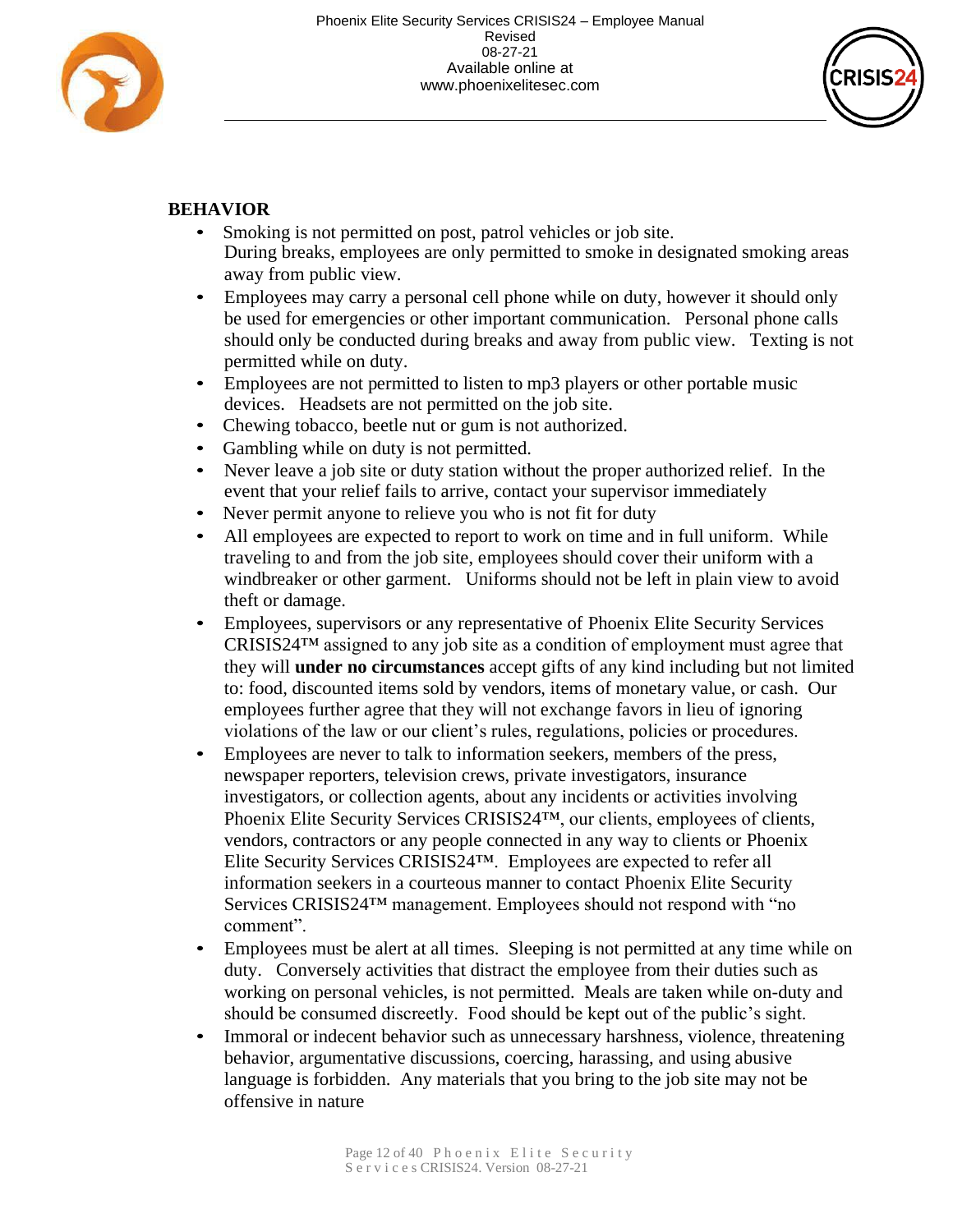



- Employees are not permitted to work for another security company while employed at Phoenix Elite Security Services CRISIS24™
- Engaging in any of the following will result in disciplinary action up to and including, immediate discharge:
	- 1. theft
	- 2. embezzlement
	- 3. fraud
	- 4. carrying explosives
	- 5. violations of criminal laws
	- 6. intentionally destroying or damaging company or client's property
	- 7. unsafe conduct
	- 8. incompetence
	- 9. insubordination
	- 10. violation of the provisions of any rules, regulations and policies prescribed by Phoenix Elite Security Services CRISIS24™ Supervisors or management.
	- 11. any action or inaction which is a hindrance to the effective performance of Security Functions or reflects discredit upon the company.
	- 12. engaging in such other practices which may be inconsistent with the ordinary and reasonable rules of conduct necessary to the welfare of Phoenix Elite Security Services CRISIS24™, employees, and that of our clients.
	- 13. The harassment of any employee due to membership in any protected class, i.e. sex, race, color, national origin, sexual orientation, age, religion, or disability.
	- Phoenix Elite Security Services CRISIS24™ has a zero tolerance policy towards sexual harassment.

#### **SEXUAL HARRASSMENT POLICY**

Phoenix Elite Security Services CRISIS24™ will not, under any circumstances, condone or tolerate conduct which may constitute sexual harassment on the part of any of its employees. It is our policy that all employees have the right to work in an environment free from any type of illegal discrimination, including sexual harassment. Any employee found to have engaged in such conduct will be subject to immediate discipline, up to and including discharge.

Sexual harassment is defined as:

Making submission to unwelcome sexual advances or requests for sexual favors a term or condition of employment.

Basing an employment decision on submission or rejection by an employee of unwelcome sexual advances, requests for sexual favors or verbal or physical contact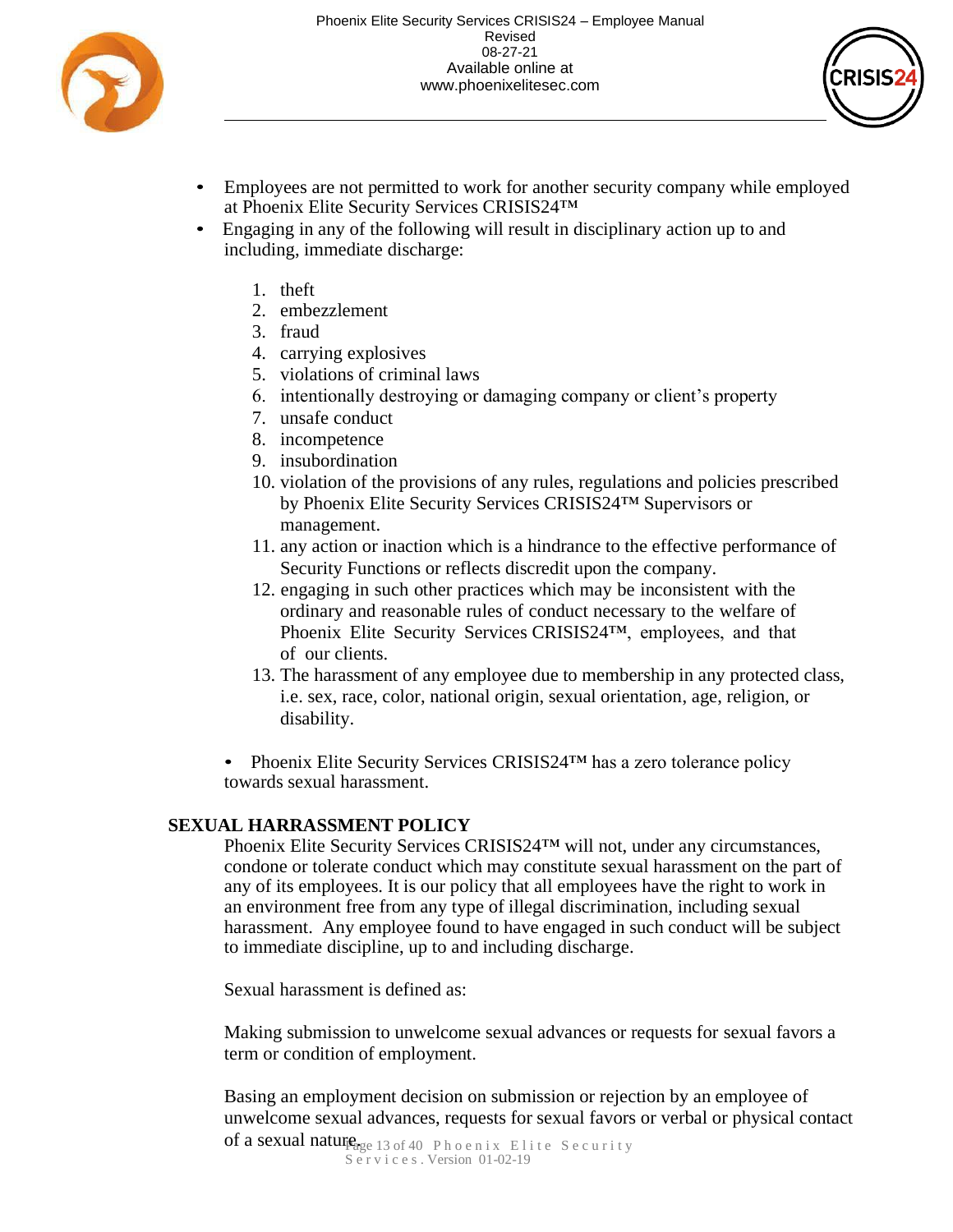



Available online at www.phoenixelitesec.com Creating an intimidating, hostile or offensive working environment or atmosphere either by:

a) verbal actions, including calling employees by terms of endearment; using vulgar, kidding or demeaning language; or

b) physical conduct which interferes with an employee's work performance.

We, at Phoenix Elite Security Services CRISIS24™, do encourage healthy friendships among its employees; however, employees, especially management and supervisory employees, must be sensitive to acts of conduct which may be considered offensive by fellow employees and must refrain from engaging in such conduct. It is, also, expressly prohibited for an employee to retaliate against employees who bring sexual harassment charges or assist in investigating charges. Retaliation is a violation of this policy and may result in discipline, up to and including

termination. No employee will be discriminated against, or discharged, because of bringing or assisting in the investigation of a complaint of sexual harassment.

#### **EMPLOYEE COMMUNICATION / CHECK IN and OUT**

- Employees must have an active telephone and reliable transportation to and from work site.
- All employees must report to their site supervisor at the beginning and ending of each shift. Employees will not get paid if they do not get logged by a supervisor for every shift.

#### **EMPLOYEE TRAINING**

• Employees must comply with all Training Requirements:

The general requirements for a Security Guard are:

Be at least 18 years old

Undergo a criminal history background check by Township Police; and

Complete a 40-hour course of required training. The training and exam may be administered by the company or by a certified training facility. 40-Hour Security Guard Training Requirement

| Prior to being assigned on post | 8 hours  |
|---------------------------------|----------|
| within the First 30 Days        | 16 hours |
| within the First Six Months     | 16 hours |
| <b>TOTAL HOURS</b>              | 40 hours |

Guards who do not complete the necessary training will not be scheduled until the completion of their courses.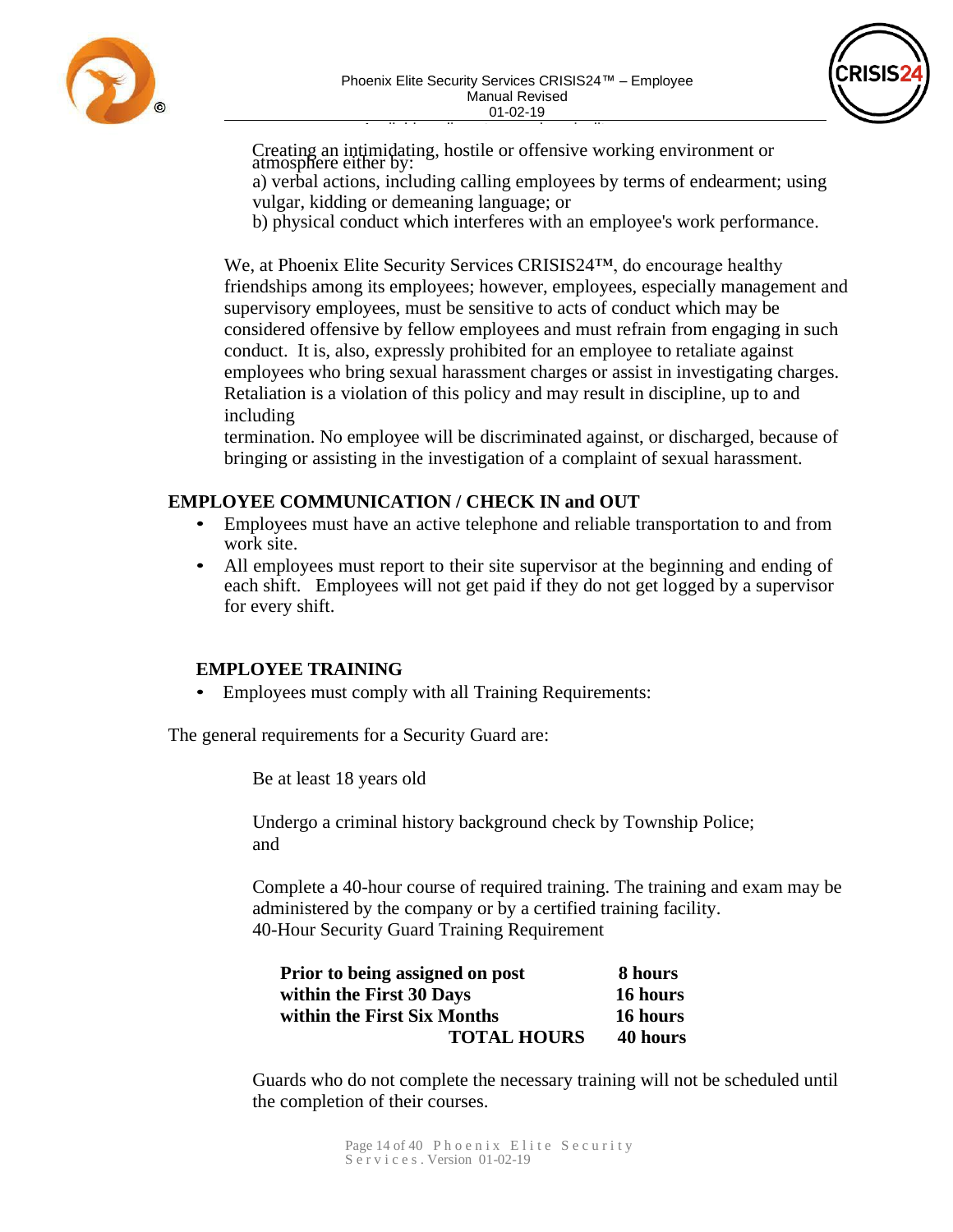



 $\mathbf{r}$ Once you have completed the course of 40 hours, you are required to take 8 hours of training annually.

0

Dequirements are subject to change Services Training Requirements are subject to chang[e. Employees are req](http://www.phoenixelitesec.com/)uired to keep up to date with the latest training requirements.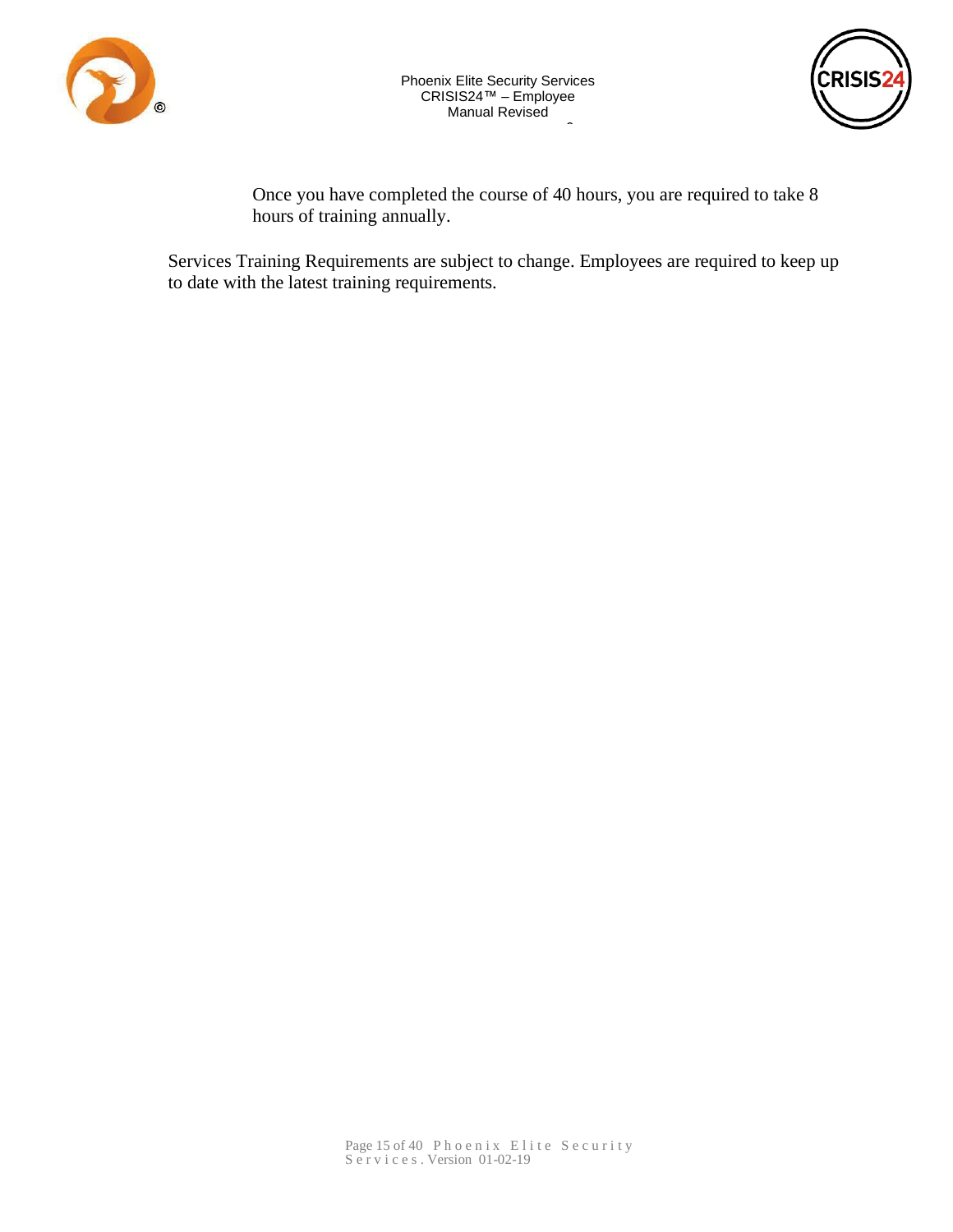



#### **RADIO ETIQUETTE**

For your safety, and the safety of others, strict radio etiquette shall be maintained at all 1 times. Communications via our two way radios shall follow the following guidelines:

- All communication should be kept as short as [possible.](http://www.phoenixelitesec.com/)
- "10 codes[" should be used wheneve](http://www.phoenixelitesec.com/)r possible (see codes below)
- Whenever a dispatcher is on duty, all communication should be directed to the dispatcher unless direct communication is authorized.
- Only Phoenix Elite Security Services CRISIS24<sup>TM</sup> employees are allowed to use or communicate on our two-way radios. It is your duty to keep all unauthorized individuals from obtaining or using our radios. Never allow nonemployees to take or use your radio.
- Employees are responsible for damage to radios or other communication equipment issued by Security Eye Patrol.

#### **Radio "10 codes"**

- 10-1 Reception is poor 11-98 Meet?
- 10-2 Reception is good 11-99 Officer needs help
- 10-4 Message received
- 10-6 Busy, please stand by 415 Disturbance
- 10-7 Out of service
- 10-7a Out of service home
- 10-7b Out of service personal
- 10-8 In service
- 10-9 Repeat message
- 10-10 Off duty
- 10-12 Visitors present
- 10-19 Return to base / command post
- 10-20 What is your location
- 10-21 Telephone base / command post
- 10-22 Please disregard
- 10-23 Please stand by
- 10-35 Time check

#### **Phonetic Alphabet**

| <b>A</b> Adam   | <b>H</b> Henry | <b>O</b> Ocean  | <b>V</b> Victor |
|-----------------|----------------|-----------------|-----------------|
| <b>B</b> Boy    | Ida            | <b>P</b> Paul   | W William       |
| C Charles       | $J$ John       | <b>Q</b> Queen  | $X$ X-ray       |
| D David         | $K$ King       | <b>R</b> Robert | Y Yellow        |
| E Edward        | L Lincoln      | S Sam           | <b>Z</b> Zebra  |
| <b>F</b> Frank  | <b>M</b> Mary  | <b>T</b> Tom    |                 |
| <b>G</b> George | N Nora         | <b>U</b> Union  |                 |
|                 |                |                 |                 |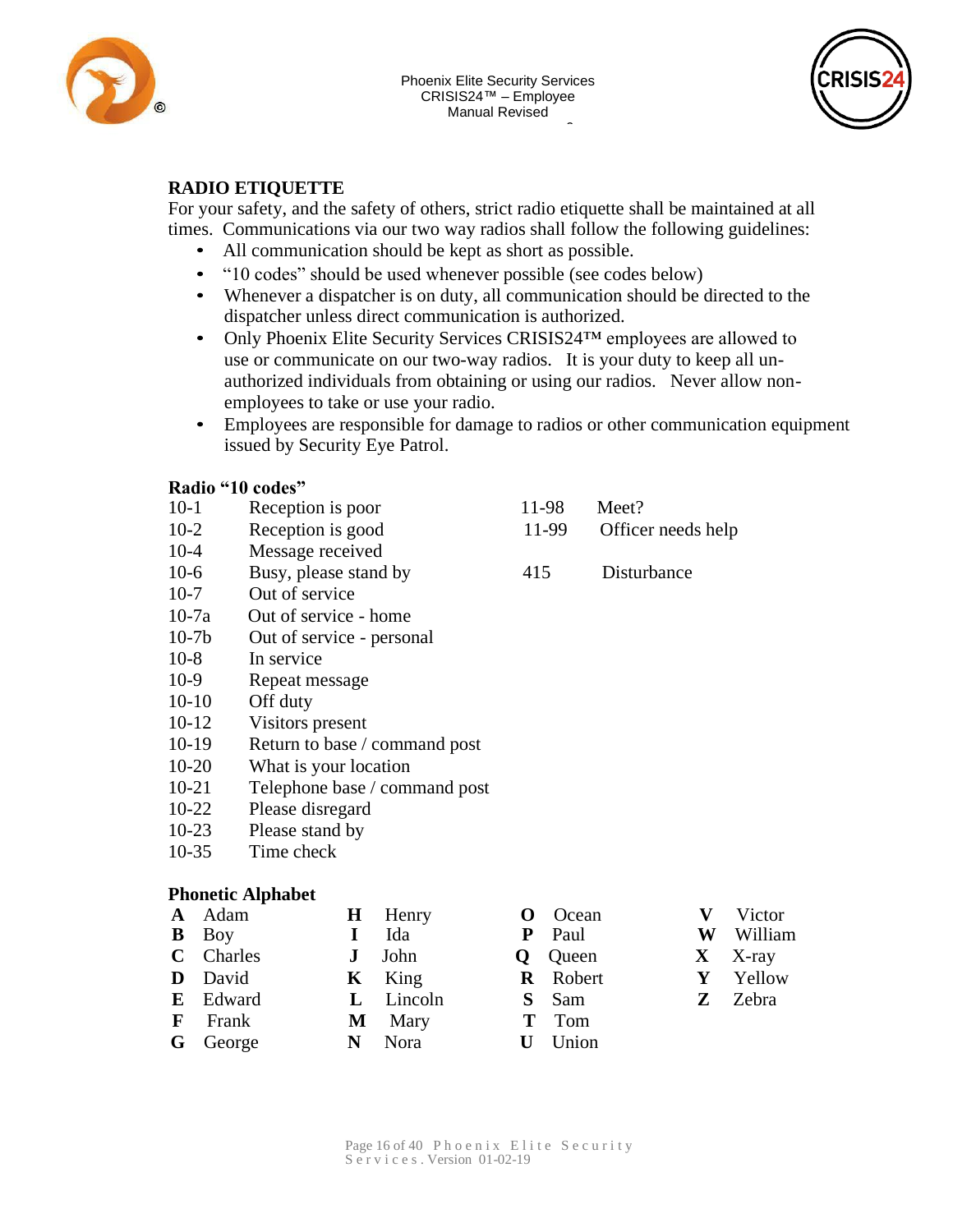



#### **DRUG FREE WORKPLACE**

Phoenix Elite Security Services CRISIS24™ enforces a drug and alcohol free work Ĭ, environment. All work job sites are considered drug and alcohol free.

- The use, possession, offers of sale, or being u[nder the influence of](http://www.phoenixelitesec.com/) illegal drugs during working hours are conditions for termination from employment.
- All employees are hereby notified that the unlawful manufacture, distribution, dispensation, possession, or use of a controlled substance is prohibited in the job site, and/or person's work place.
- As a condition of employment, employees must abide by the terms of our drug and alcohol policy statement.
- Employees are to notify Phoenix Elite Security Services CRISIS24<sup>TM</sup> management of any criminal drug stature conviction for violation occurring in the workplace or job site within 5 days after such conviction.
- Phoenix Elite Security Services CRISIS24<sup>TM</sup> reserves the right to determine disciplinary action, from being removed from the job site, written warning, suggested drug treatment at cost to employee, to termination.

#### **Alternatives to Discharge:**

The guidelines in the policy are alternatives to immediate discharge. The refusal of an employee covered by this policy to comply with the specified guidelines (policy) shall result in the immediate discharge of that employee.

#### **Rehabilitation:**

An employee shall enroll in and complete an approved rehabilitation treatment program as determined by an outside treatment professional approved by the company. The employee shall bear the costs of the rehabilitation program and shall be entitled to utilize non-paid leave time for treatment. An employee's refusal to enroll in and complete such rehabilitation program shall be grounds for discharge.

#### **After-Care:**

An employee covered by this policy shall enroll in and complete an approved after-care program as determined by an outside treatment professional approved by the company. The recommended after-care program must also be approved by the company. The employee shall bear the cost of the after-care program and shall be entitled to utilize nonpaid leave time. An employee's failure to complete the after-care program shall be grounds for discharge.

#### **Exemption from Rehabilitation and After-Care:**

At Phoenix Elite Security Services CRISIS24™ management discretion, based upon the recommendation of an outside treatment professional, an employee covered by this policy may be exempt from the rehabilitation and after-care provisions of this policy. Such employee, however, may be required to enroll in a substance abuse education or similar program approved by the company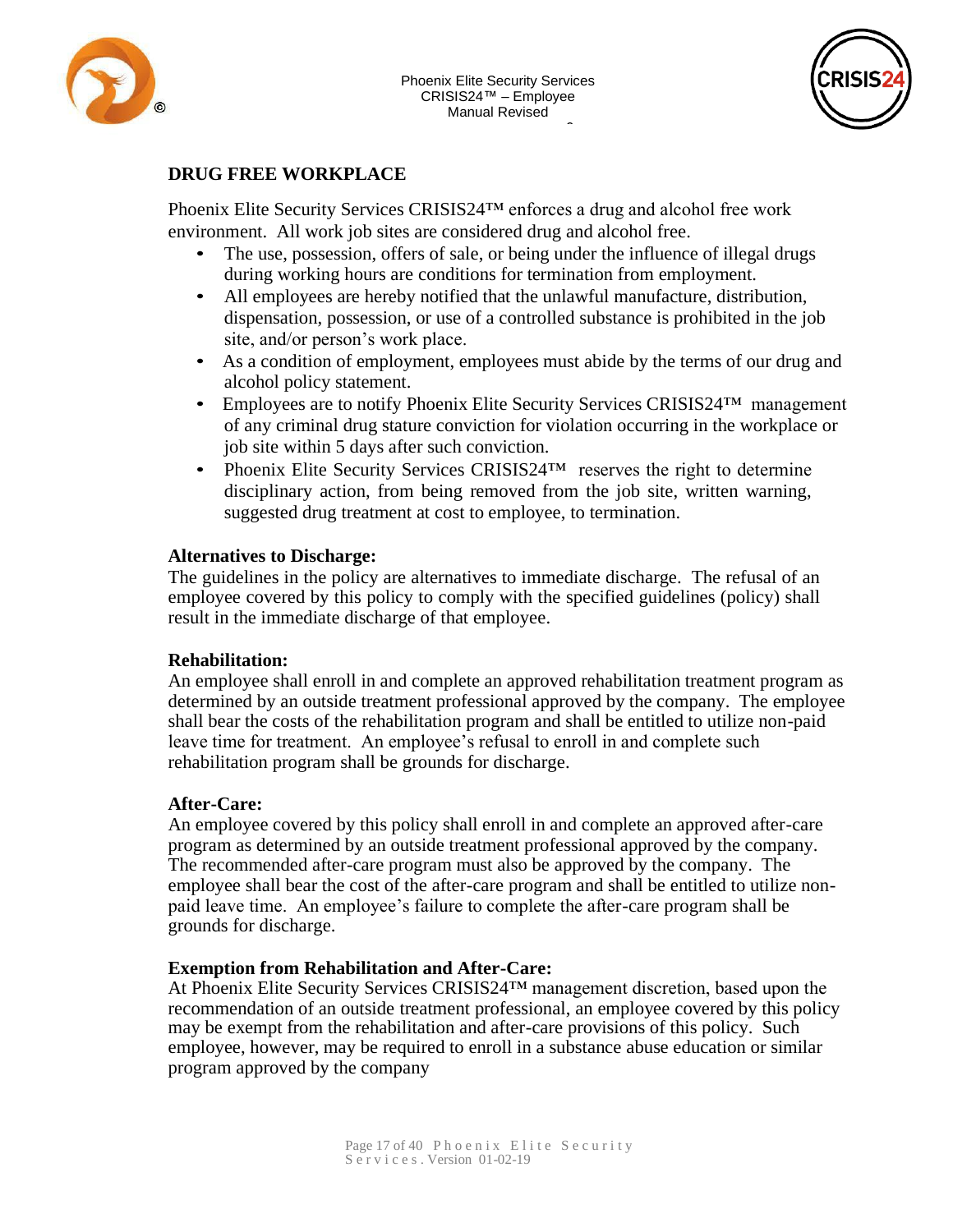



#### **Outside Treatment Professionals:**

The outside treatment professional referred in this policy shall be approved by company  $\ddot{\cdot}$ management from a qualified list of treatment professionals.

#### **LIABILITY**

- Employee is liable for any and all damage to property belonging to Phoenix Elite Security Services<sup>™,</sup> client, client employee, that employee damages or causes to be damaged
- Employees entrusted with keys or access codes are responsible for the replacement of locks and keys upon loss or misplacement. Employees are not permitted to lend out keys or other access controls unless authorized by Phoenix Elite Security Services<sup>™</sup> or client management.

#### **DOCUMENTATION**

- All incidents or accidents whether involved in or witnessed by or reported to security officers must be recorded in the site Log Book located at each job site. In addition an incident report must be completed immediately and sent to the Phoenix Elite Security Services CRISIS24™ office at 22 Thukha Street (4th Floor) Tamwe Township, Yangon, as well as immediate contacting of a supervisor. This is for the protection of the employee, Phoenix Elite Security Services CRISIS24™, and the client.
- All documents generated by and for Phoenix Elite Security Services CRISIS24<sup>TM</sup>, and our clients are deemed confidential and not for public viewing or copying. This includes logbooks, special instructions, directives, memos, standard operation procedures, and or incidents reports. Documents should be maintained electronically whenever possible. In addition, employees are not authorized to give out names, addresses, or telephone numbers of co-workers or client's personnel.
- Falsification of any records, reports, or other documents is prohibited.
- Employees should demand valid forms of identification when required. Business cards are not considered valid forms of ID.

## **E. UNIFORM AND APPEARANCE CODE**

All security officers must be in complete and full uniform upon arrival at job sites. Our security staff is expected to be properly groomed, neat, and clean. By presenting a good image in our company uniform, the job will command the respect due a professional.

All issued uniforms are the property of Phoenix Elite Security Services CRISIS24™. This includes all patches, logos, and other copyrighted and protected uniform components. It shall be returned upon request by management or at end of your employment. Employees are responsible for the cleaning and safekeeping of the uniform. Loss from theft or misplacement, neglect, or damage, is the sole responsibility of the employee. Full replacement cost will be deducted from the employee's wages.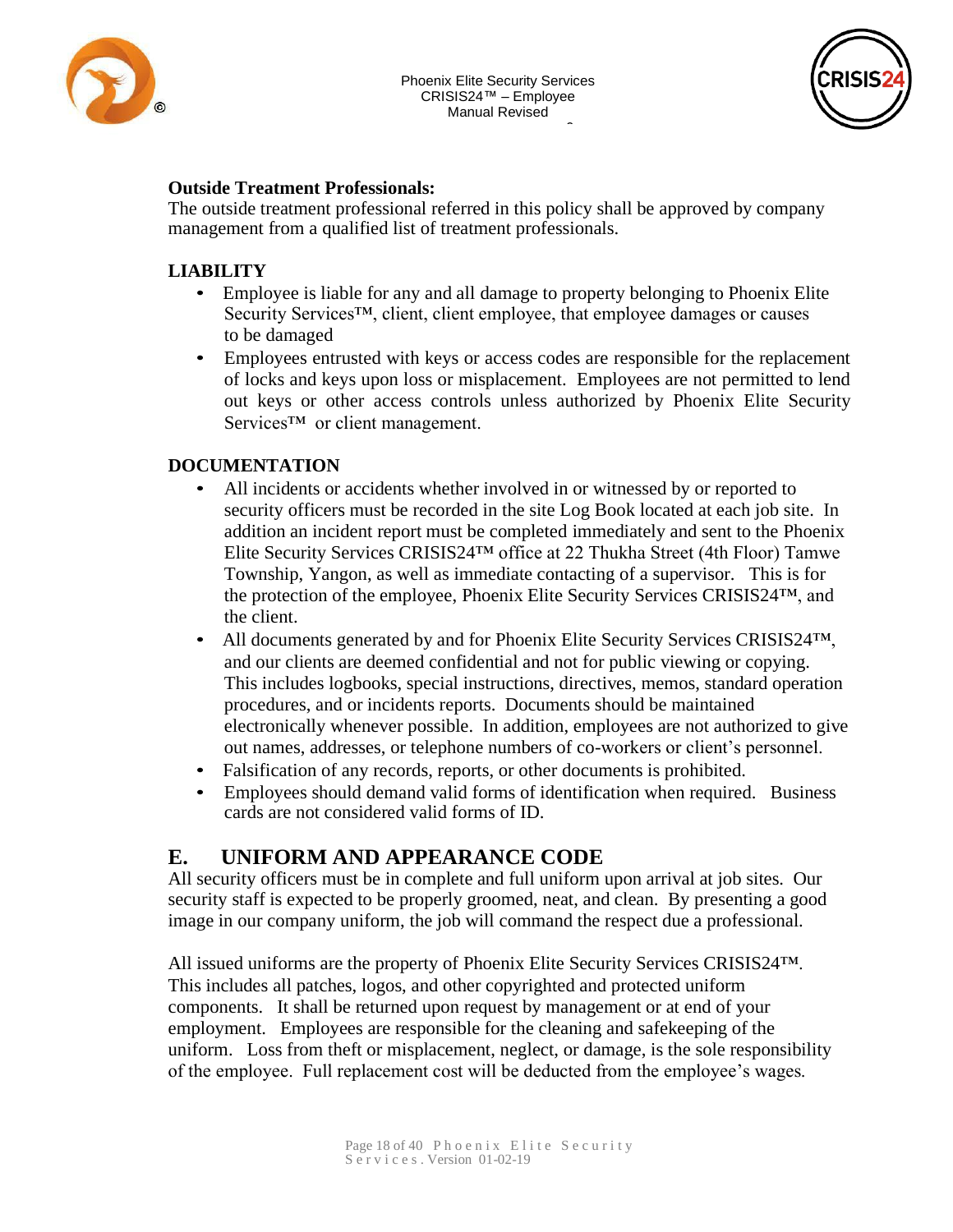



#### - 1 **UNIFORM ISSUED BY PHOENIX ELITE SECURITY SERVICES CRISIS24™**

The required Phoenix Elite Security Services CRISI[S24™ uniform will c](http://www.phoenixelitesec.com/)onsist of the following which is issued to you by the company:

- 1. Dark black uniform pants.
- 2. Light blue uniform shirt with shoulder patches
- 3. Black French Fourragere with whistle
- 4. Regulation badge patch
- 5. Phoenix Security pocket pin
- 6. Black shoes

#### **UNIFORM PROVIDED BY THE EMPLOYEE**

The required Phoenix Elite Security Services CRISIS24™ uniform will consist of the following which must be provided by the employee:

- 1. Black belt with plain silver buckle
- 2. Black or navy blue socks (solid in color)
- 3. White T Shirt
- 4. Small pocket notebook
- 5. Two black ink pens

#### **APPEARANCE AND GROOMING**

All uniformed personnel shall keep a neat and clean personal appearance while on duty. It shall be considered unacceptable conduct for employees to practice poor personal hygiene or poor grooming habits in their personal appearance while in the performance of their duties as an employee of Phoenix Elite Security Services CRISIS24™. Shirts should be tucked in at all times and all buttons except for the top button should be buttoned.

Appearance standards and hair styles for MALE uniformed personnel shall:

- 1. Ensure their hairstyles are either tapered or block cut and are groomed neatly. (Twists and ponytails for men are prohibited for safety reasons.)
- 2. Ensure their hair length for the side of the head is such that it does not cover the ears when combed.
- 3. Ensure their hair length for the back of their head is such that it does not cover any part of the collar.
- 4. Ensure their hair length for the front of their head does not extend below the eyebrows.
- 5. If using hair coloring, be of natural shades. Bleaching, lightening, streaking are not considered natural shades and are prohibited.
- 6. Facial hair shall be neatly trimmed to no longer than 1/4 inch. Mustaches will not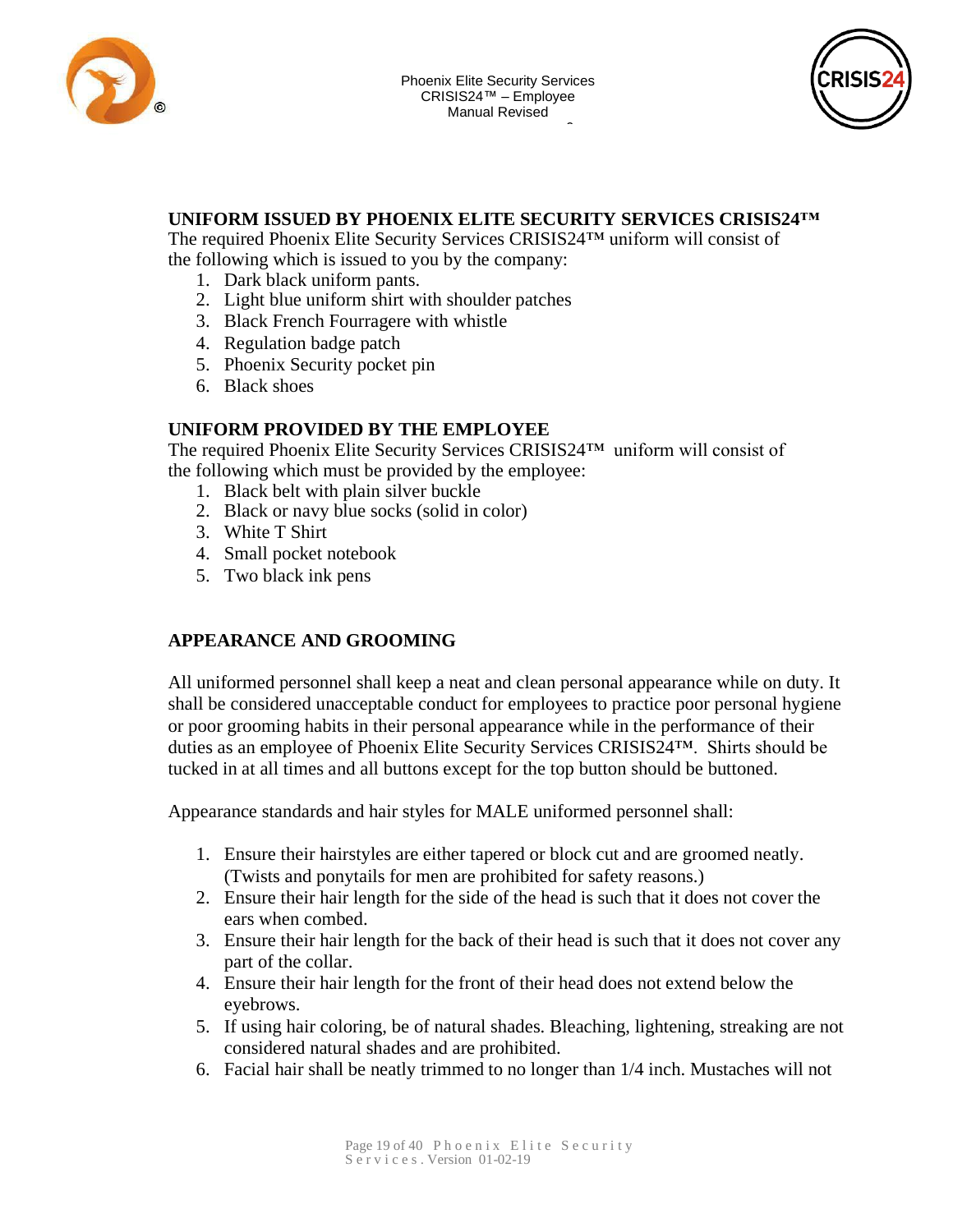

0



extend beyond the corner of the mouth or hang over the mouth.

- 7. Ensure their sideburns do not extend below the earlobes.
- |<br>| 9 8. Ensure the width of their sideburns will not exceed one inch.
- 9. Not wear earrings or be able to see any pierci[ng, this includes, nos](http://www.phoenixelitesec.com/)e rings, tongue piercing, ears, eyebrows, etc.

Appearance standards and hair styles for FEMALE uniformed personnel shall:

- 1. Ensure that short or long hair is neatly groomed.
- 2. Ensure long hair is worn in a neat manner and shall not fall below the uniform collar.
- 3. Ensure ponytails and hair braids do not extend below the uniform collar for safety reasons.
- 4. If using hair coloring, be of natural shades. Bleaching, lightening, streaking are not considered natural shades and are prohibited.

Exception to Appearance Standards (based on medical needs):

- 1. Any staff member who cannot adhere to appearance standards based on a medical diagnosis must provide a statement from a physician stating the medical condition and the proposed treatment.
- 2. Based on medical documentation, the HR Department may allow a staff member to grow facial hair. Facial hair in cases of exemption shall be neatly trimmed to no longer than  $\frac{1}{4}$  inch.

Jewelry, Cosmetics, and Hair Ornaments Standards:

- 1. One necklace or chain may be worn but shall not be visible.
- 2. A bracelet may be worn only if it contains personal medical information on the staff member.
- 3. No more than one ring shall be worn on the ring finger of each hand.
- 4. Female members may wear a combination (engagement ring and wedding band).
- 5. Rings shall not have sharp edges that would create a hazard
- 6. Visible body piercing devices are prohibited.
- 7. Cosmetics may be worn but shall be subdued and blended to match the natural skin color.
- 8. Fingernails shall be clean, trimmed and for purposes of staff and youth safety, shall not extend beyond the tips of the fingers.
- 9. Fingernail polish, if worn, shall be a neutral color or clear.
- 10. Stylish, decorative nails are not permitted.
- 11. Large size hair combs and barrettes shall not be worn.
- 12. Hairpins of any size are prohibited.
- 13. Small barrettes and clips, which match the color of the wearer's hair or the uniform,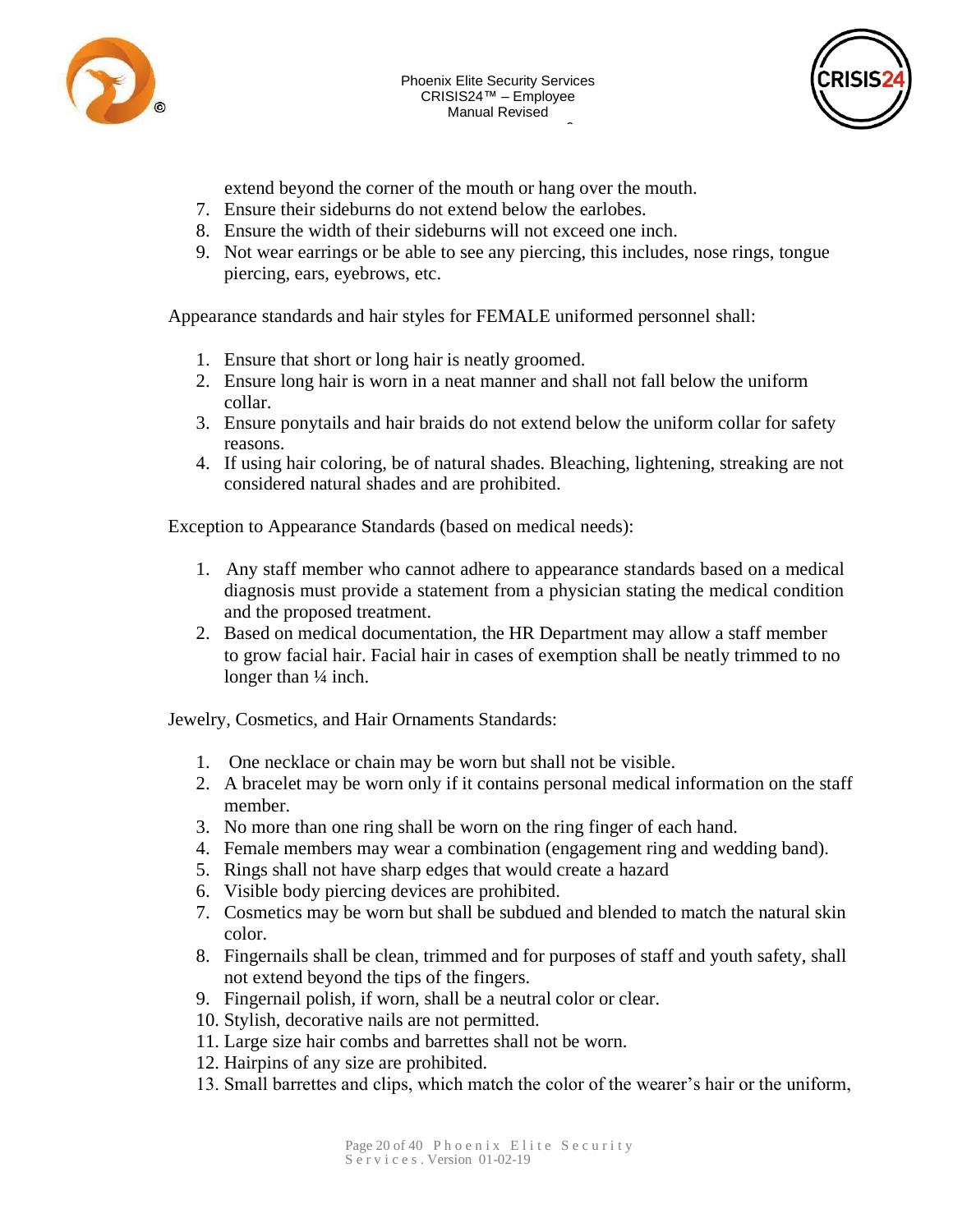



are permitted.

- 1 14. Exposed tattoos that display gang signs, nudity, inappropriate names or symbols must be concealed if possible at all times.

0

# F. JOB SITE POLICIES AND PROCEDURES

- Employees are required to read the Standard Operating Procedures for any job site in which they are assigned. After reading and understanding the procedures, the employee must sign the "Acknowledgement of Post" form located in front of the Standard Operations Procedure binder.
- Always brief your relief as to any special orders or requests by client or Phoenix Elite Security Services CRISIS24™, unusual activities or incidents that took place on your shift
- You are responsible for the safety and well being of the facility and/or duty station to which you are assigned.
- Employees are required to keep the workplace neat, clean, and orderly, at all times
- Employees are not to use client's office machines, computers, fax machines, copiers, machinery of any or all types, vehicles, or other unauthorized items unless specified by Phoenix Elite Security Services CRISIS24™ management.
- Family, friends, information seekers, off duty employees, visitors, pets, or acquaintances are not authorized to be at the job site. Only Phoenix Elite Security Services CRISIS24™ personnel and client management are authorized in guard stations.
- Televisions, TV/radio combination devices, headsets, and musical instruments of any type are not permitted at the job site. Small am/fm radios may be permitted if volume is set low and approved by Phoenix Elite Security Services CRISIS24™ and the client. Music players with headphones are not permitted.
- Vending, soliciting, collecting of contributions or distribution of literature or advertisements on the client's property without the client's and Phoenix Elite Security Services CRISIS24™ authority is not permitted.

• Phoenix Elite Security Services CRISIS24<sup>TM</sup> and client's telephones are for business use only.

N o personal calls may be made on your shift.. Personal cell phones are permitted, however, private telephone conversations should not interfere with employee's duties.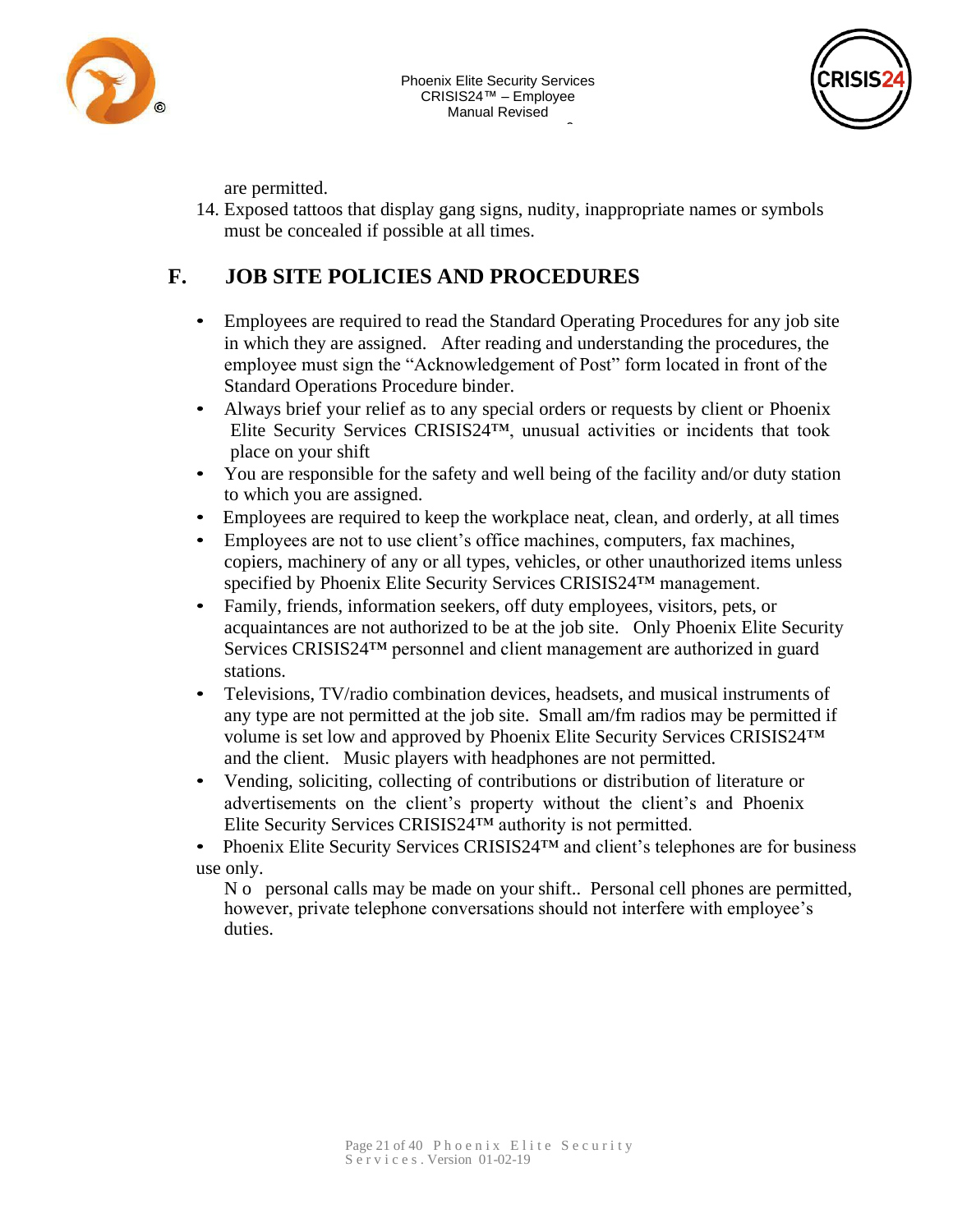



# **G. REPORT WRITING**

Reports should be created based on the standard operating procedures for the client site, or if you feel that something significant has taken place [and should be docum](http://www.phoenixelitesec.com/)ented, or in the event that police or fire departments respond to a client's property, a complete and accurate report must be submitted to the office in a timely manner.

A report should be known as a documentation of fact. It should be written in a narrative style, as if one person were talking to another. It should contain clear visible thoughts and pertinent information as to:

- 1. Type of crime
- 2. Complainant or victim
- 3. Suspects
- 4. Witnesses
- 5. Descriptions (persons, places, property)
- 6. Conversations
- 7. Statements made by witnesses
- 8. Location of the offense or service
- 9. Time of offense or service
- 10. Time of arrival at scene
- 11. Date of occurrence
- 12. Date and time of obtaining information contained in report
- 13. Names of persons making report with accompanying officers or partner.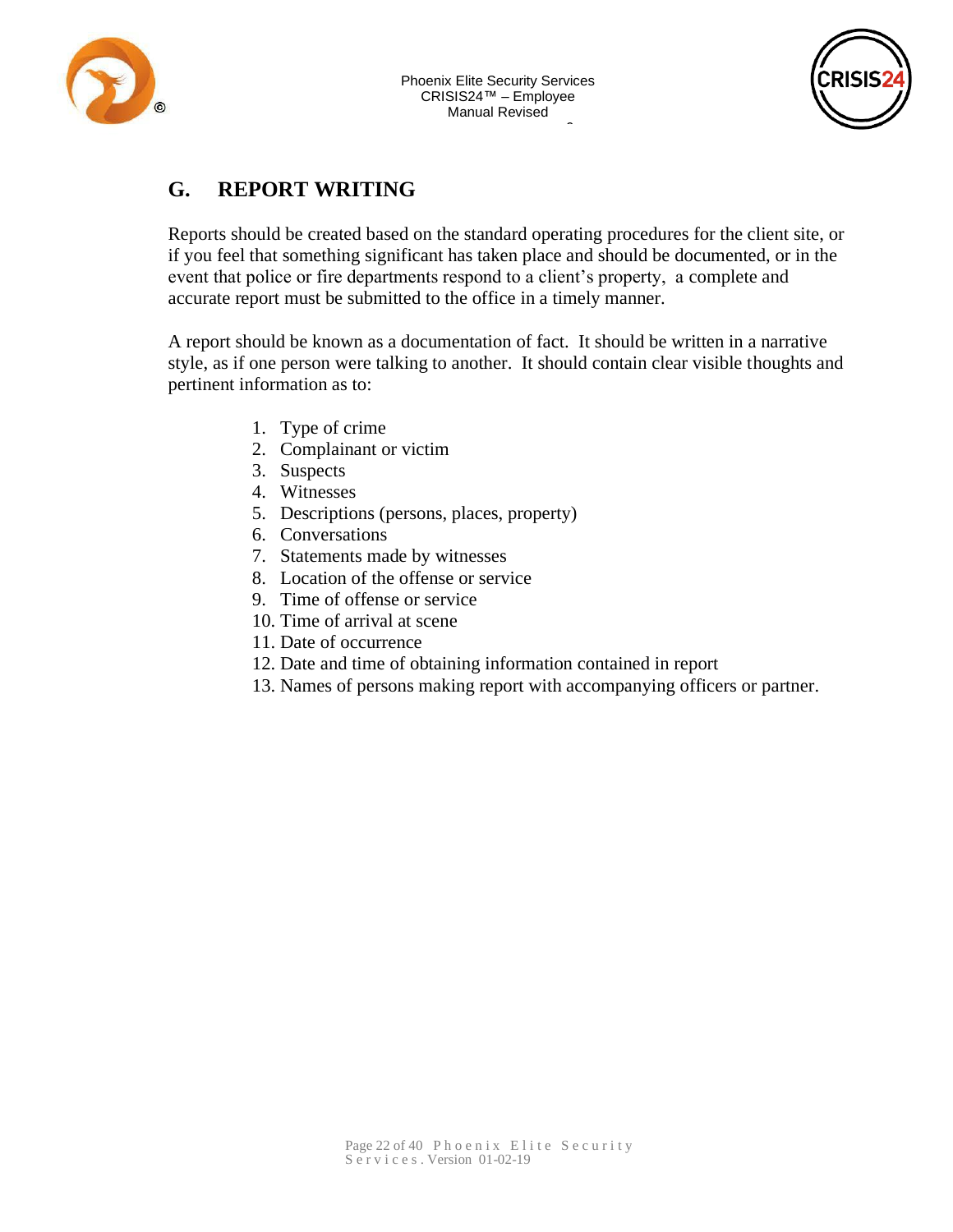



The more complete a description which may be furnished, the greater the percentage of identification and apprehension. Therefore, correct classification is important. Crimes should be listed:

Crimes:

- $\sigma$ 1. Kidnapping
- 2. Robbery
- 3. Burglary
- 4. Auto Theft
- 5. Rape or sex offenses
- 6. et.

#### Sex:

- 1. Male
- 2. Female

#### Race::

- 1. White
- 2. Black
- 3. Hispanic
- 4. Other

#### Age:

- 1. present age
- 2. birth date

#### Height:

- 1. Short ( up to 5 feet 6 inches )
- 2. Medium ( 5'6" to 5'10 )
- 3. Tall ( 5'10" and above )

#### Weight:

- 1. Light ( up to 149 lbs )
- 2. Medium ( 150 to 179 lbs )
- 3. Heavy (180 and above )

#### Build:

- 1. slender
- 2. medium
- 3. heavy

#### Complexion:

#### **Available online a[t](http://www.phoenixelitesec.com/) the Teeth:**

- 1. Protruding
- 2. Irregular
- 3. Gold (visible or bridge)
- 4. Decayed
- 5. False (upper, lower, or both)
- 6. Missing (visible or dental)

#### Visible Scars and Marks:

- 1. Face (right or left side giving exact location)
- 2. Neck
- 3. Nose
- 4. Hands
- 5. Chin (type)

#### Deformities:

- 1. Legs, Feet, Hands, Arms Fingers,
- 2. Hunchback
- 3. Shoulders
- 4. Use of cane or crutches
- 5. Ears

#### Amputations:

- 1. Legs and feet
- 2. Arms or hands
- 3. Fingers (right or left)

#### Dress:

- 1. Neat, well dressed
- 2. sloppy, rough or old clothes
- 3. uniform, suit, sport clothes
- 4. clothing color

#### Mustache:

1. Clean shaven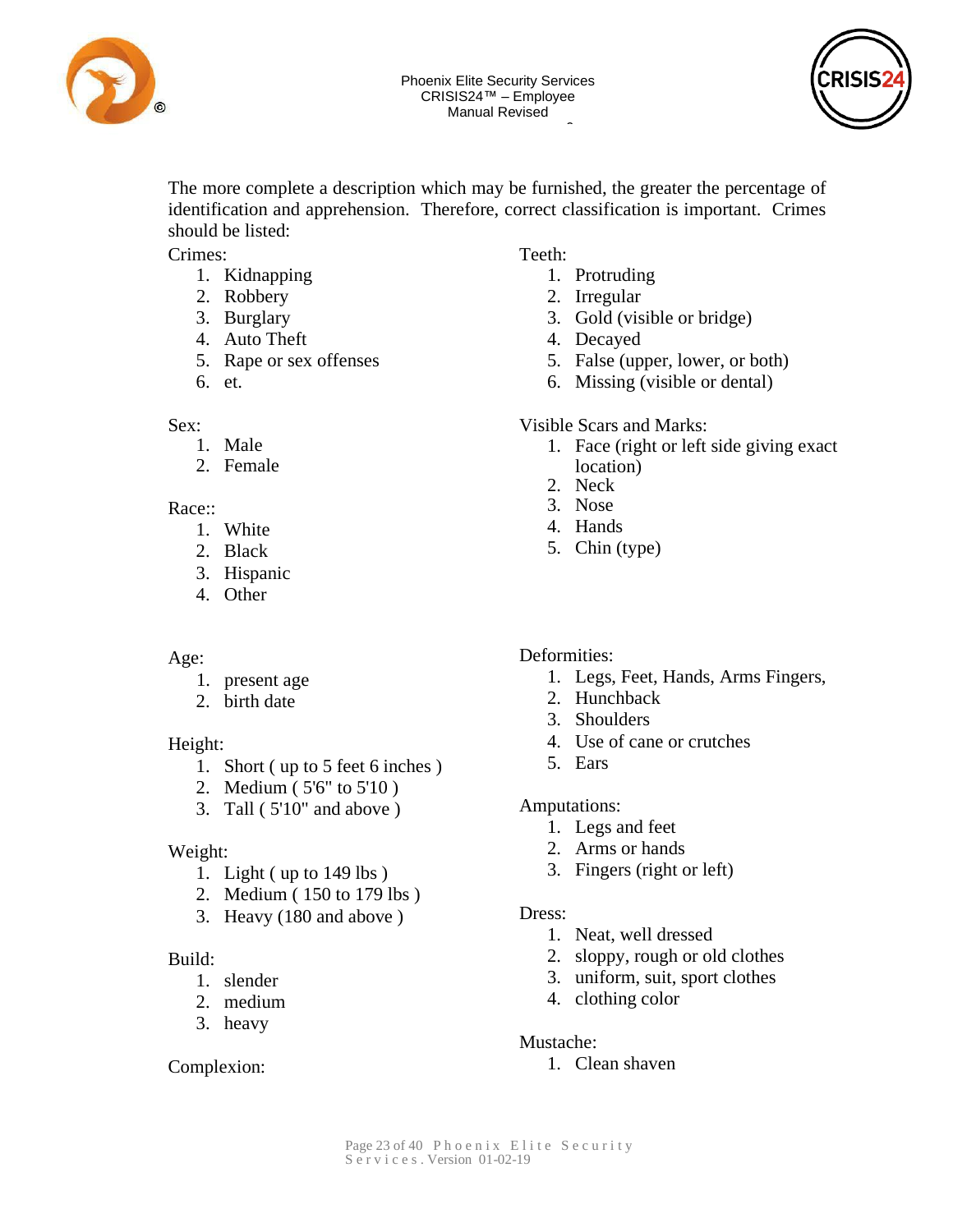



- 1. Light or fair
- 2. Ruddy
- 3. Sallow (care to be used )
- 4. Swarthy
- 5. Dark synonymous 6.  $\mathcal{L}_{\mathcal{I}}$  is  $\mathcal{L}_{\mathcal{I}}$
- 6. Freckled
- 7. Black
- 8. Light or dark brown

#### Hair:

- 1. Blonde (light or dark)
- 2. Red
- 3. Brown
- 4. Gray
- 5. Gray streaked or partial gray
- 6. chestnut

#### Hair Styles:

- 1. Bald
- 2. Partially Bald
- 3. Burly
- 4. Bushy
- 5. Straight
- 6. Parted
- 7. Bobbed
- 8. Unkempt
- 9. Well dressed

Eye (color):

- 1. blue
- 2. brown
- 3. hazel
- 4. gray
- 5. black
- 6. maroon

#### Eye defects:

- 1. glasses (regular, horn-rimmed, bifocal, trifocal etc.)
- 2. glass eye (right or left)
- 3. cast or cataract
- 4. cross (both-right and/or left)
- 0 2. small mustache
- 2 3. bushy mustache
- 1 4. hair line mustache
- 9 5. side burns and beard
- 6. [mustache and bear](http://www.phoenixelitesec.com/)d
- 7. beard only

#### Tattoos:

- 1. location (arms, hands, neck, etc.)
- 2. description

#### Speech:

- 1. Refined
	- 2. Soft or low
	- 3. Vulgar
	- 4. Broken
	- 5. Rapid
	- 6. Lisps
	- 7. Loud
	- 8. Stutter

#### Nationality:

- 1. Myanmar
- 2. American
- 3. English
- 4. French
- 5. Irish
- 6. German
- 7. Greek
- 8. Chinese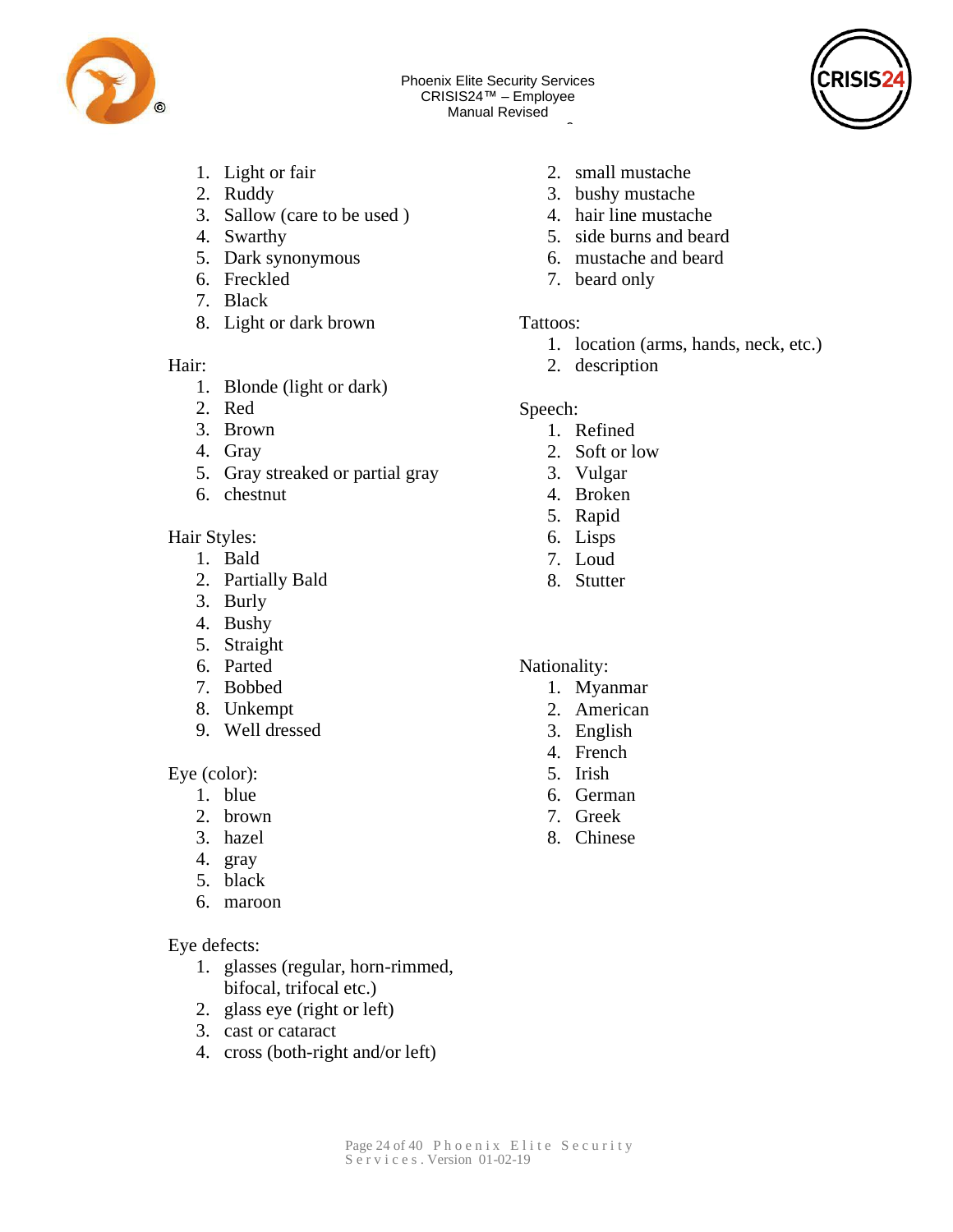



A report should:

- 1. Contain all information
- 2. Explain and/or jus[t](http://www.phoenixelitesec.com/)ify actions
- 3. Document all factual and correct information
- 4. Do not contain opinions or hearsay evidence
- 5. Be complete, correct, clear, and neat, without unnecessary repetitions.

# **J. "AT WILL" EMPLOYMENT, DISCIPLINE, AND PROBATION**

#### **AT WILL EMPLOYMENT:**

Employment at Phoenix Elite Security Services CRISIS24™ is considered to be "at will" for both employer and employee and should not be construed as guaranteeing employment for any specific duration. "At will" means employee may voluntarily terminate the employment relationship at any time and for any reason and Phoenix Elite Security Services CRISIS24™ retains the same right.

No one at Phoenix Elite Security Services CRISIS24™ other than the Managing Director has the authority to alter this policy or make any other agreement contrary to this policy. In the event there is an agreement made between an employee and the MD, the agreement must be signed by both the MD and the employee.

#### **NEW HIRE PROBATIONARY PERIOD:**

Phoenix Elite Security Services CRISIS24™ carefully recruits officers and believes in hiring the best employee for our company and that of our client. The purpose of your probationary period is to give you and Phoenix Elite Security Services CRISIS24™ a chance to determine whether we meet each other's needs and expectations regarding employment. It is important to remember that employment is at mutual consent of both parties and you may resign or be terminated by us with or without cause, at any time during or after your probationary period.

Due to the nature of contract security work, Phoenix Elite Security Services CRISIS24™ cannot and will not guarantee the number of hours available, the number of hours an employee may be scheduled for or the locations of the assignments.

#### **DISCIPLINE AND RULES OF CONDUCT:**

Employees are expected and required to observe certain standards of job performance and good conduct. These standards and work rules are essential to good management, employee safety, good work, and fairness. We have established the rules and standards set forth below in an effort to provide you with sufficient notice of what is expected of you.

Employees shall not engage in any conduct or activity inconsistent with your duties as a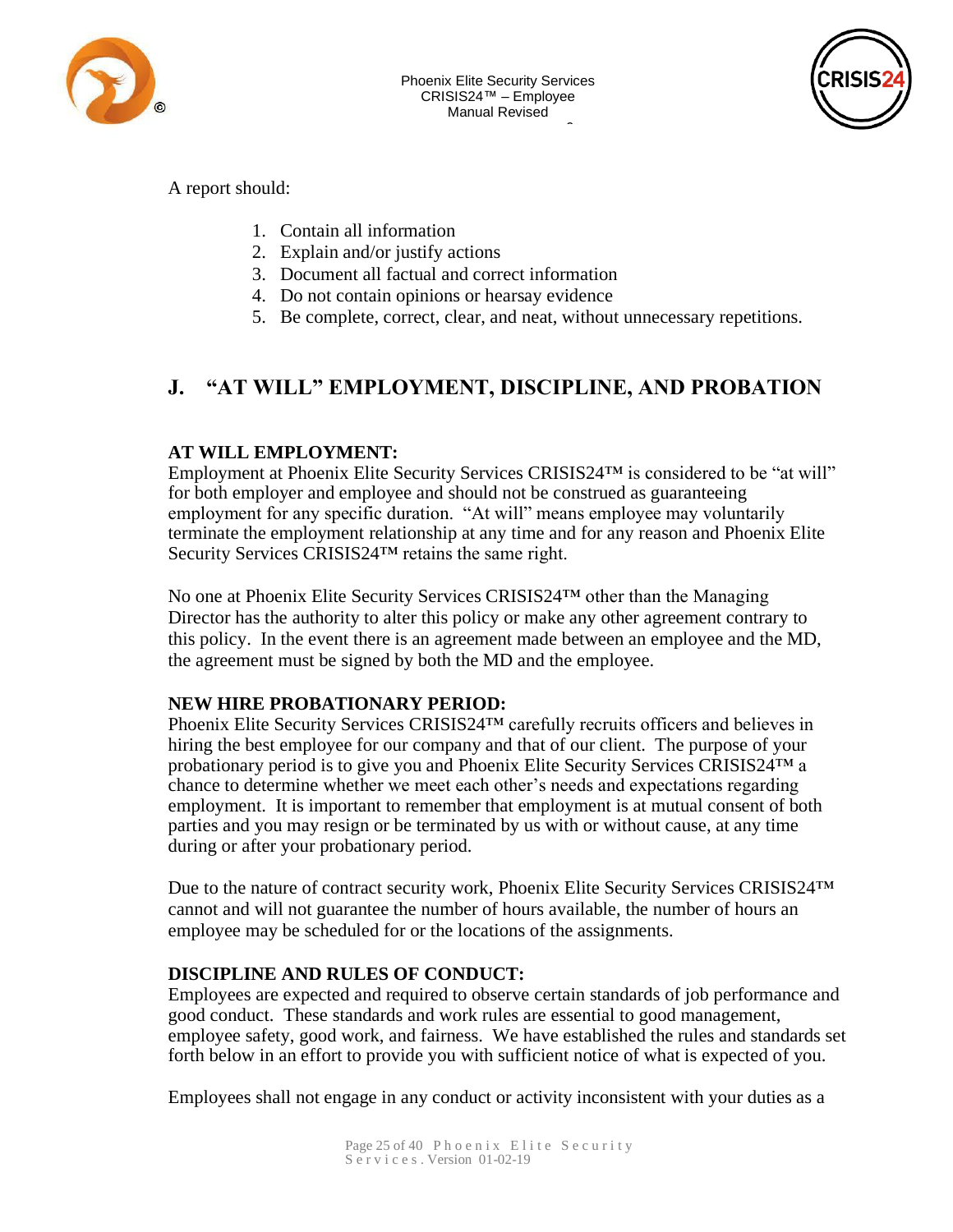





Phoenix Elite Security Services CRISIS24™ professional security officer. This policy identifies several types of unacceptable conduct or performance. Any conduct which may - 1 not be listed below but which adversely affects or is otherwise detrimental to the legitimate business interests of Phoenix Elite Security Services CRISIS24™, that of our clients, other nublic may also result in disciplinat employees, or the public may also result in disciplin[ary action, up to and](http://www.phoenixelitesec.com/) including termination.

#### **JOB PERFORMANCE:**

You may be disciplined for poor or unsatisfactory job performance, including but not limited to the following:

- 1. Unsatisfactory work quality or quantity
- 2. Poor attitude, such as rudeness or lack of cooperation
- 3. Excessive absenteeism, tardiness, or abuse of time off policies or privileges.
- 4. Failure or refusal to follow lawful instructions of Phoenix Elite Security Services CRISIS24™
- 5. Failure to follow established safety regulations or engaging in conduct tending to create a safety hazard.
- 6. Inappropriate appearance or grooming.

#### **INSPECTION:**

Phoenix Elite Security Services CRISIS24™ has the right to inspect any work station, work area, company vehicles, desks, lockers, computers, emails, voice mails, text messages or other company equipment at any time. Personal locks on company lockers, desks or

equipment may be removed by management for any reason. Inspection of work stations, desks, work areas, or lockers can take place with or without employee present.

#### **MISCONDUCT:**

You may be disciplined for misconduct, including but not limited to the following:

- 1. Insubordination
- 2. Dishonesty, including giving false or misleading information in the job application process, falsifying time records or otherwise giving incorrect information regarding time worked, or any other Phoenix Elite Security Services CRISIS24™ report or record, including but not limited to claims for injury.
- 3. Theft, including stealing or removing without permission, Association property or property of another employee, client, visitor or member of the public
- 4. Misusing, destroying or removing Phoenix Elite Security Services CRISIS24™ or client property or property of another person, including improper use of the telephone for personal reasons
- 5. Bringing or possessing firearms, weapons, or other hazardous or dangerous devices or substances onto the client's property or that of Phoenix Elite Security Services™.
- 6. Violating conflict of interest rules or conducting personal business on paid working time.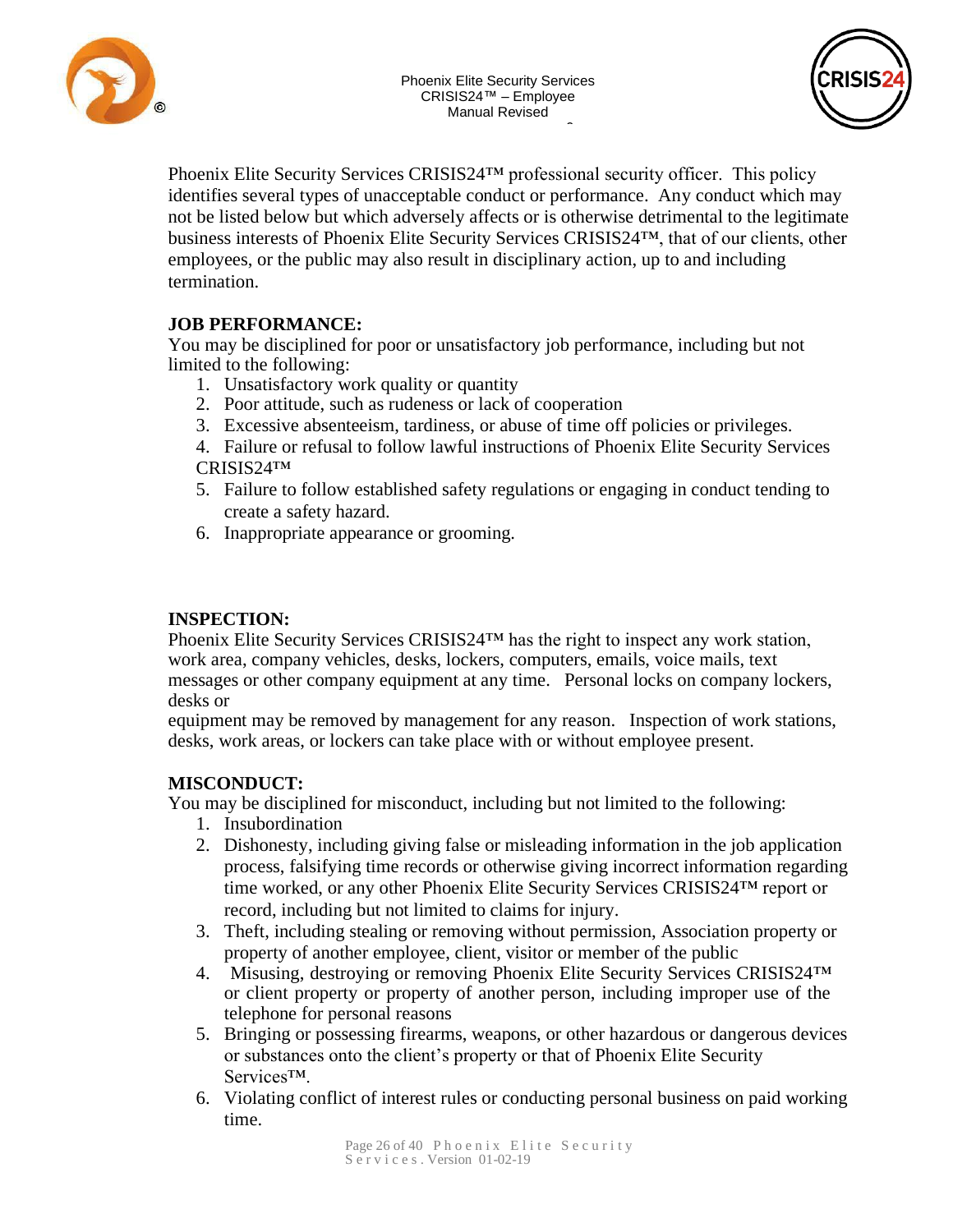



- 7. Disclosing or using confidential or proprietary information without authorization.

0

.<br>r 2 8. Interfering with the work performance of others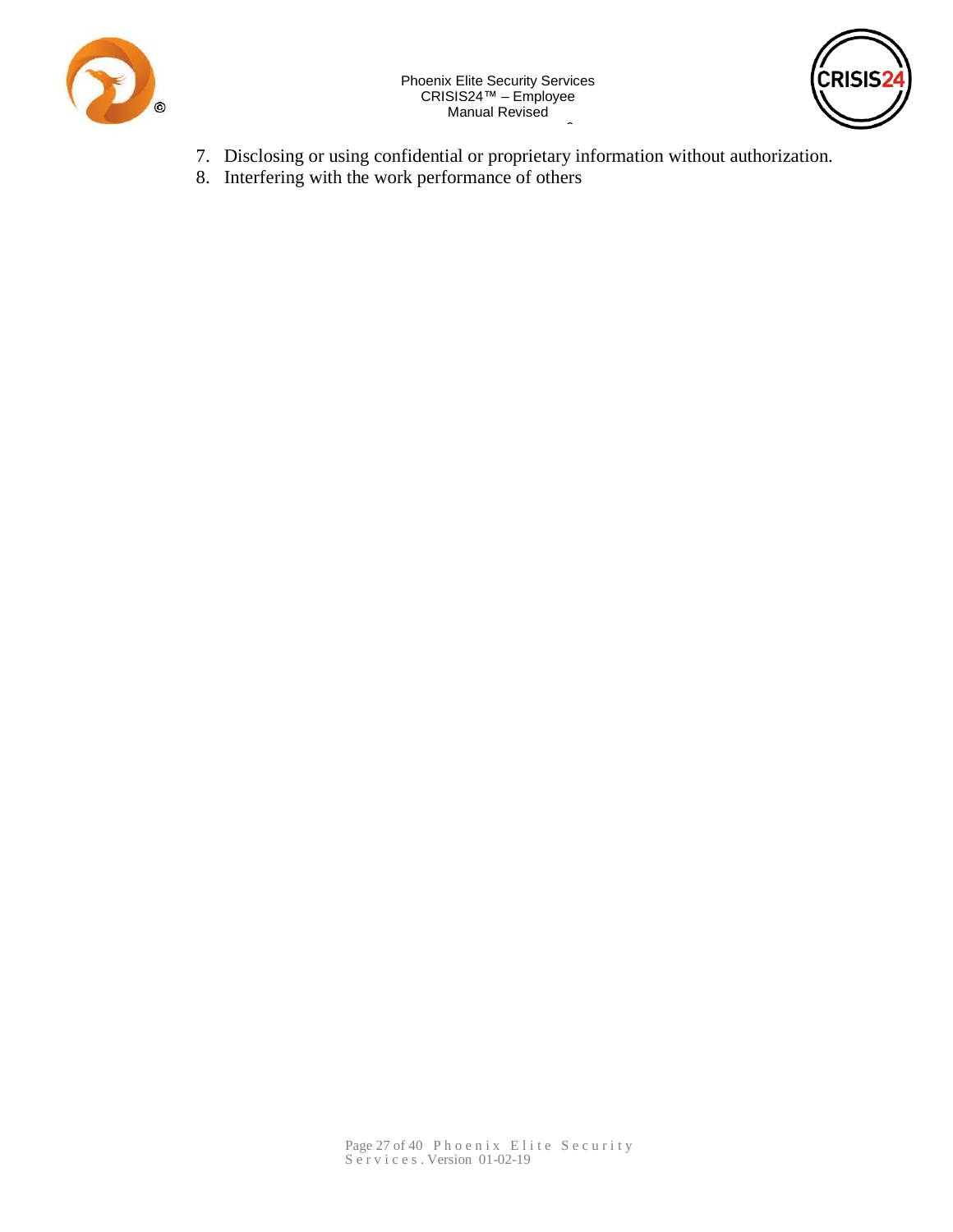



- 9. Fighting on company or clients property.
- 10. Harassing, threatening, intimidating or coercing employees, clients or the public.

0

- .<br>.. 9 11. Possessing, using, selling or being under the influence of alcohol or illegal substances on the job site or while conductin[g Phoenix Elite Secu](http://www.phoenixelitesec.com/)rity Services CRISIS24™ business.
- 12. Gambling on company premises or that of our client while on company business.
- 13. Sleeping on the job or leaving the job site without authorization.
- 14. Engaging in unlawful conduct that indicates unfitness of the job or reasonably raises a threat to the safety or well-being of Phoenix Elite Security Services CRISIS24™, its employees, clients property and employees or members of the public or anything which reflects negatively on the services provided by Phoenix Elite Security Services CRISIS24™, reputation or integrity
- 15. Failing immediately to report any conviction under any criminal drug statute for a violation occurring in the workplace
- 16. Posting or distributing notices or other written material on Phoenix Elite Security Services™ or client property, job site without the prior Phoenix Elite Security Services CRISIS24<sup>™</sup> management approval, or otherwise soliciting for any purposes other than as approved by the Managing Director or HR Director.
- 17. Knowingly giving inaccurate or unauthorized information when communicating with the public regarding client or Phoenix Elite Security Services CRISIS24™ related matters.
- 18. Promulgating, in the eyes of the public, an ambiance of disrespect for Phoenix Elite Security Services CRISIS24™ or any of its clients so as to impugn the integrity of Phoenix Elite Security Services CRISIS24™, our clients, police agencies or the Government of Myanmar.

#### **DISCIPLINE PROCEDURE:**

Phoenix Elite Security Services CRISIS24<sup>™</sup> expects high quality work performance from its employees, and expects you to conduct yourself at all times in a businesslike manner. If discipline is deemed necessary, it may take the form of an oral warning, written warning, suspension, demotion or termination. A negative comment on any type of performance evaluation is considered a written warning.

It is Phoenix Elite Security Services CRISIS24™ management's right and responsibility to determine what form of discipline is appropriate and necessary.

#### **CONFLICT OF INTEREST STATEMENT:**

Employees, Supervisors or any representative of Phoenix Elite Security Services CRISIS24™ assigned to any and all job sites as a condition of employment must agree that they will under no circumstances accept gifts of any kind including but not limited to: food, discounted items sold by vendors, items of monetary value, or cash. Our employees further agree that they will not exchange favors in lieu of ignoring Phoenix Elite Security Services CRISIS24™ or that of our client's rules, regulations, policies or procedures. All employees must sign a Conflict of Interest Statement upon employment.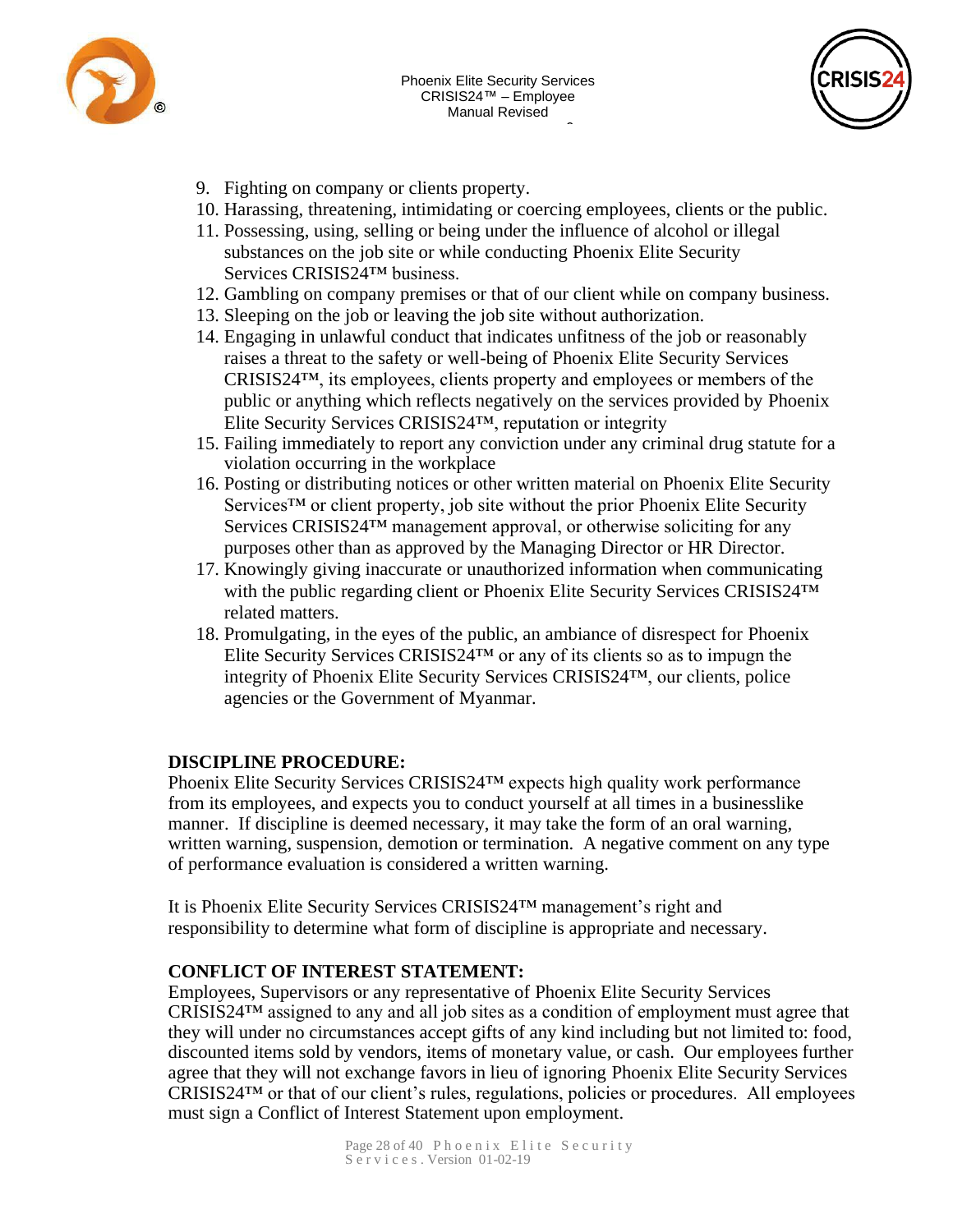



# 2 **K. INSURANCE, LEAVE, TIME OFF, AND HOLIDAYS**

#### **WORKERS COMPENSATION**

If you become injured while working on the job, and [in your job classific](http://www.phoenixelitesec.com/)ation, you are covered by the Company for your medical costs. You must notify the Phoenix Elite Security Services CRISIS24™ Business Manager and the Scheduling Supervisor immediately of any work related injury or illness. You will be required to submit a full and complete report. FALSE reporting of an injury on the job that took place outside the work place is against the law. Fraud will be prosecuted to the full extent of the law.

#### **FAMILY AND MEDICAL LEAVE ACT:**

Phoenix Elite Security Services CRISIS24™ is an Equal Opportunity Employer. Family and medical leave allows up to twelve weeks unpaid leave. To be eligible, the employee must have worked for the employer for one year or 1250 hours over the previous twelve months. The employer must have fifty or more employees.

#### **Reasons for Leave:**

- 1. Care for child after birth, or placement for adoption or foster care
- 2. Care for employee's spouse, son, daughter or parent who has a serious health condition.
- 3. For serious health condition that makes the employee unable to perform the employee's job

#### **Advance Notice and Medical Certification:**

The employee may be required to provide advance leave notice and medical certification. Taking of leave may be denied if requirements are not met.

- 1. Employee ordinarily must provide thirty day advance notice when the leave is "foreseeable".
- 2. Employer may require medical certification to support a request for leave because of serious health condition, and may require second or third opinions (at the employer's expense) and a "Fitness to return to work" report.

#### **Job Benefits and Protection:**

1. Upon return from Family leave, most employees must be restored to their original or equivalent position with equivalent compensation, benefits and other employment terms.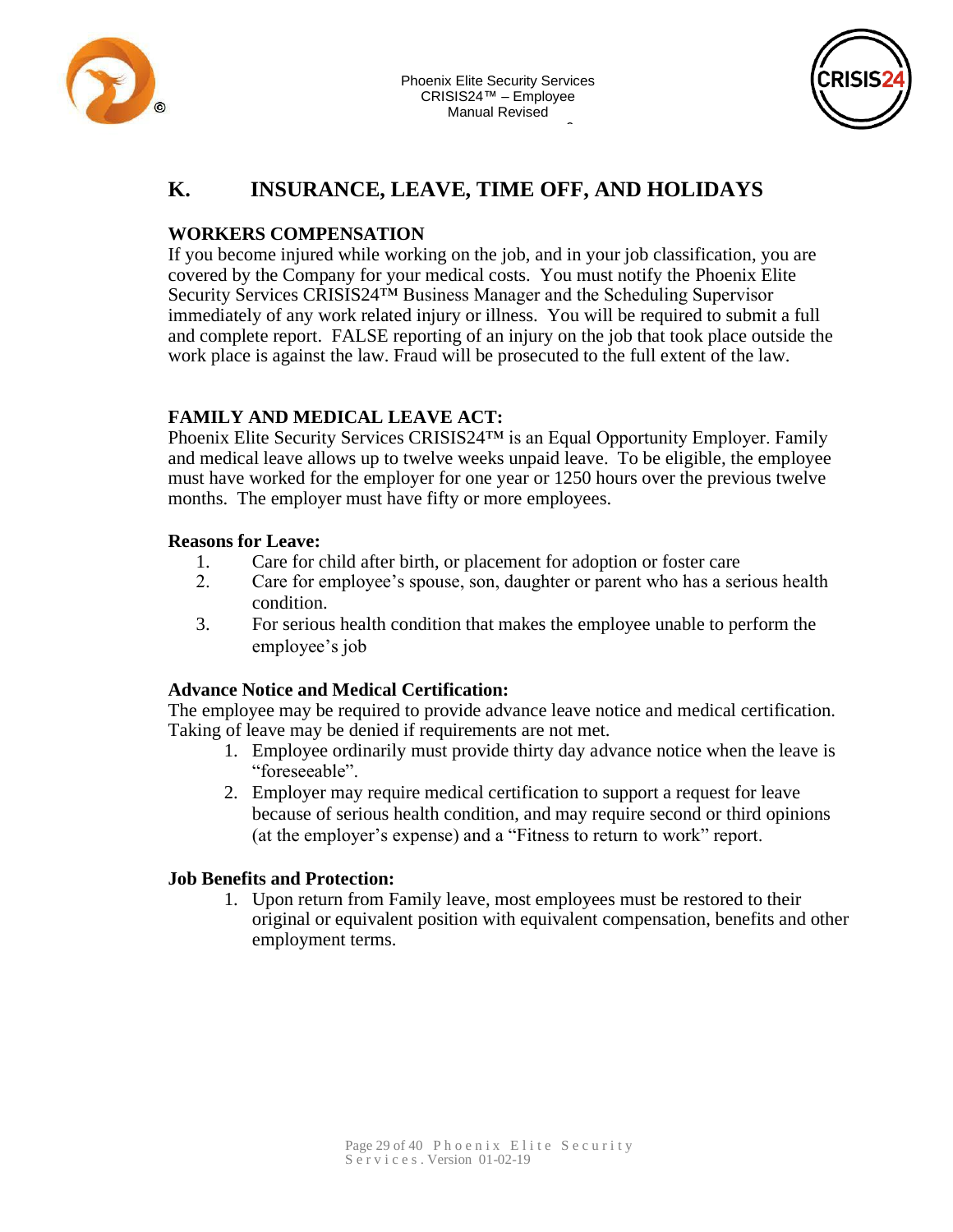



#### **LEAVES OF ABSENCE:**

1 A leave of absence from work usually occurs for reasons of health, pregnancy, discipline or  $\overline{ }$ a sabbatical offered by the employer. Leave of abse[nce can be offered w](http://www.phoenixelitesec.com/)ith full pay, partial pay or no pay. L[eave should have either a](http://www.phoenixelitesec.com/) termination date or be tied to a predictable event. The only leaves that are mandatory: Pregnancy, family leave in certain circumstances, military leave and jury duty.

With the exception of mandated leaves stated above, leaves of absence are determined by the employer. The employer is not required to pay the employee's salary or benefits under either mandated or not-mandated leaves but generally is required to retain the employee's job in mandated leave so long as certain conditions are met. Employers may, however, offer employees leaves of absence with full or partial pay.

#### **BEREAVEMENT LEAVE:**

There is no law requiring employers to provide employees with bereavement, funeral or similar leave. The existence of such leave is entirely a matter of the company policy. Many employers will allow employees to take this leave as sick leave subject to company imposed restrictions, or take as unpaid leave. At management discretion an employee may utilize vacation as a source for such leave.

#### **TIME OFF FOR VOTING:**

Employer must grant employee time off for voting in a election, if employee does not have sufficient time outside of work, without loss of pay. Time off is limited to two hours and shall be at either the beginning or end of the normal working shift. Employees must notify employer at least two working days in advance of voting. In addition, employees may serve as election officials on election day without being disciplined, but the employer is not required to pay them for such absences.

#### **SCHOOL VISITS REQUIRED OF EMPLOYEES:**

An employer having 25 or more employees must give employee who is a parent or guardian time off from work to visit his/her child in Kindergarten through grade 12. The leave is subject to the following:

- 1. Employee must give reasonable notice for time off.
- 2. Employee must provide, if requested, proof he/she visited the school.
- 3. Employee may take up to four hours in each school year, per child, especially if the school requests the attendance of the parent.

An employer cannot discharge or discipline the employee (parent) who takes time off to visit his/her child's school.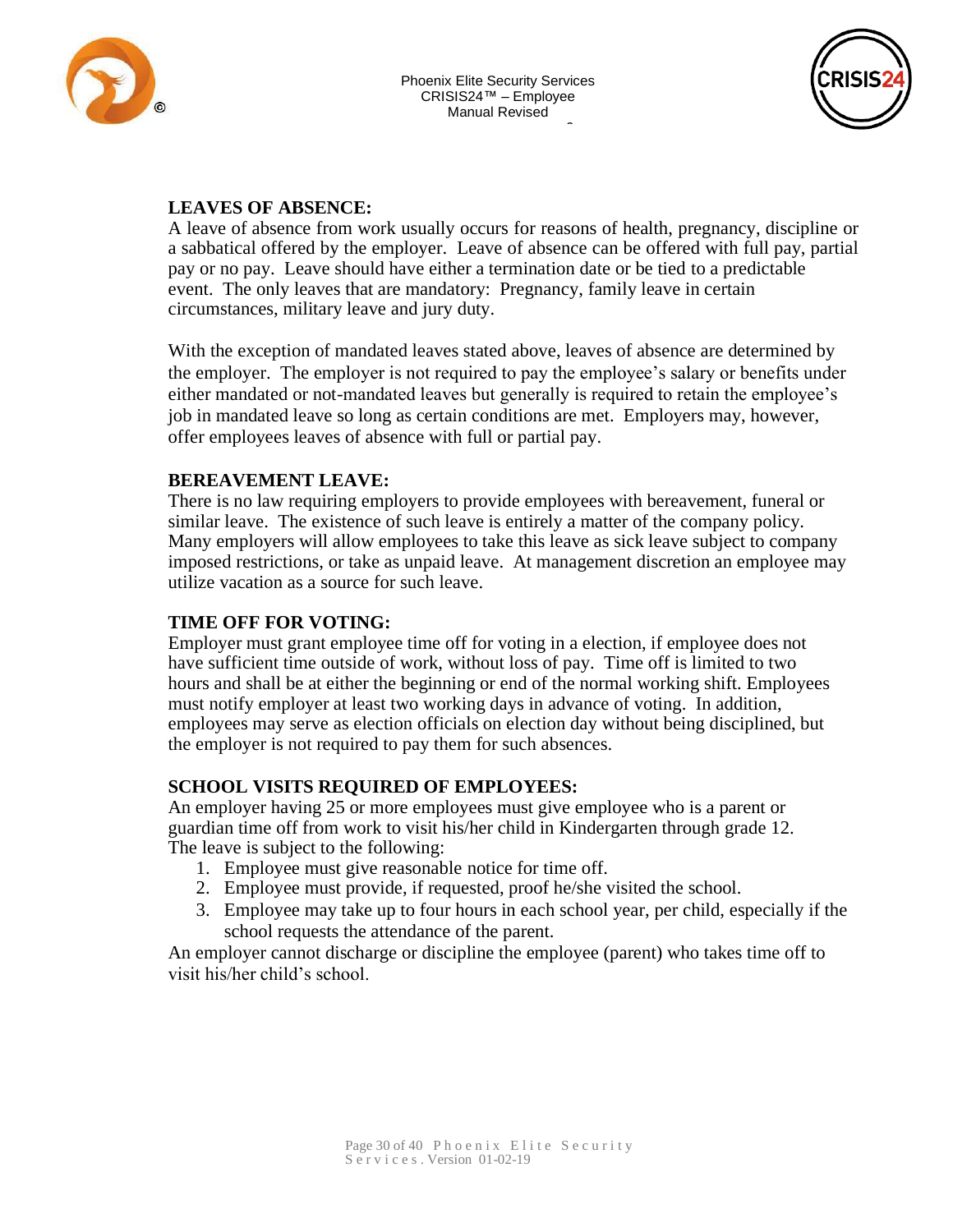

0



#### **FAMILY LEAVE:**

The law requires employers with 50 or more employees to grant request by any employee with at least one year of continuous service to take up to 12 weeks in a 12 month period for family care responsibilities and for the employee's own serious medical condition, This is addressed in the Phoenix Elite Security Services CRISIS24 [Family](http://www.phoenixelitesec.com/) Leave policy. where  $\frac{1}{2}$ 

#### **PREGNANT LEAVE:**

Employers of five or more employees are required to provide pregnant employees with up to four months of disability leave upon a doctor's certification of the pregnant employee's inability to continue working. This period need not be continuous and may include periods both before and after delivery of the child. If employees have been allowed longer disability leaves in the past that benefit must also be applied to employees on pregnancy disability. Employees returning from disability leave resulting from pregnancy are entitled to their former job position, without loss of wage rate or benefits, so long as the return occurs within the time limits described above.

#### **HOLIDAYS**

Phoenix Elite Security Services CRISIS24™ provides services 365 days a year. Holidays are not

considered paid time off. Employees are expected to work holidays. The following holidays are recognized by Phoenix Elite Security Services CRISIS24™ and employees will be paid double time. New Years, Christmas,

| <b>Date</b>      | <b>Dav</b> |                          |
|------------------|------------|--------------------------|
| 4 Jan            | Thu –      | Independence Day         |
| 12 Feb           | Mon        | Union Day                |
| 1 Mar            | Thu        | Full Moon Day of Tabaung |
| 2 Mar            | Fri        | Peasants' Day            |
| 27 Mar           | Tue        | <b>Armed Forces Day</b>  |
| 13 Apr to 16 Apr | Fri to Mon | Thingyan Water Festival  |
| 17 Apr           | Tue        | <b>Myanmar New Year</b>  |
|                  |            |                          |
| 29 Apr           | Sun        | Full Moon Day of Kasong  |
| 1 May            | Tue        | <b>Labour Day</b>        |
|                  |            |                          |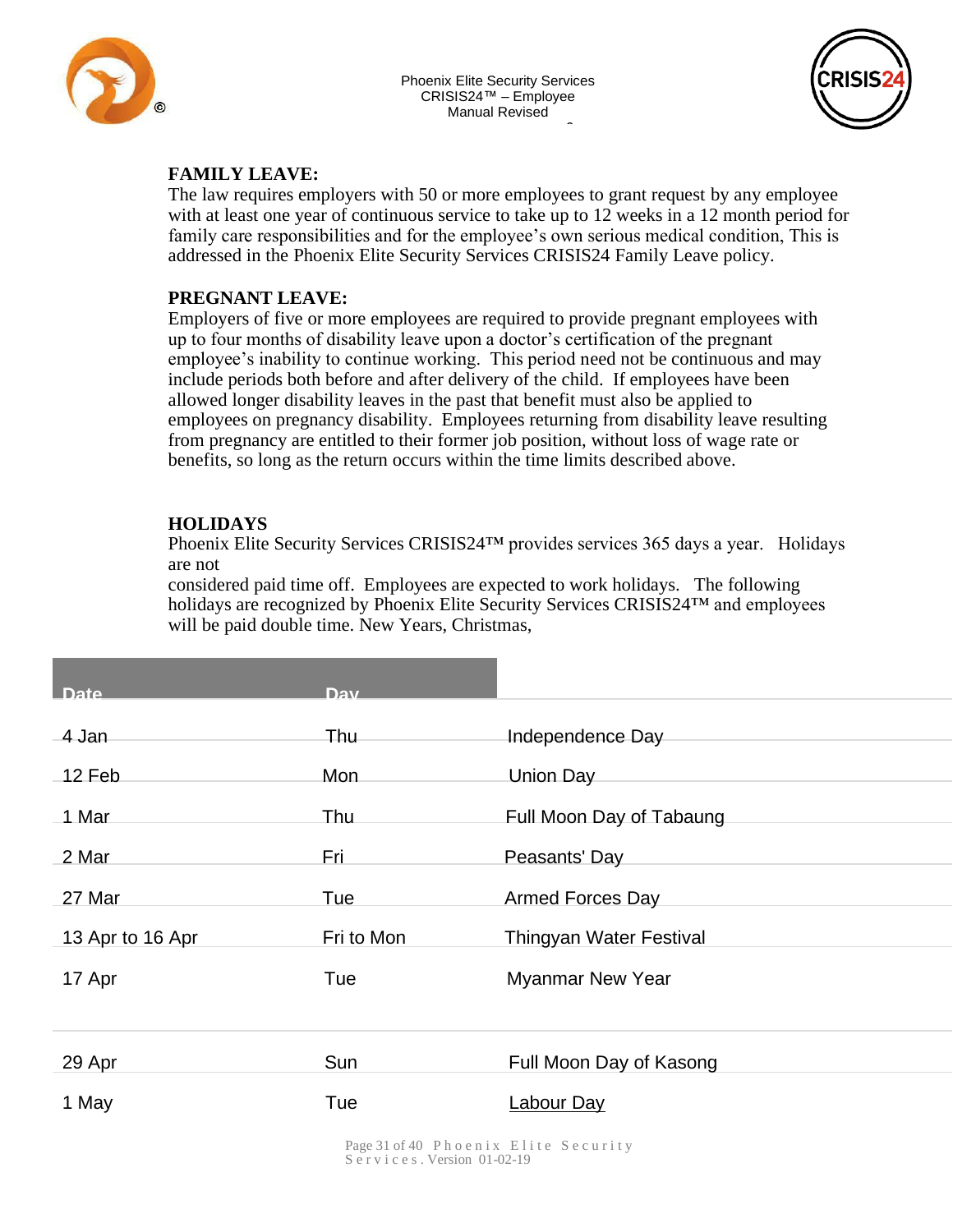



| <b>Date</b>      | <b>Day</b> |                              |
|------------------|------------|------------------------------|
| 19 Jul           | Thu        | <b>Martyrs' Day</b>          |
| 27 Jul           | Fri        | Full Moon Day of Waso        |
| 23 Oct to 25 Oct | Tue to Thu | Full Moon Day of Thadingyut  |
| 21 Nov to 22 Nov | Wed to Thu | Full Moon Day of Tazaungmone |
| 2 Dec            | Sun        | <b>National Day</b>          |
| 25 Dec           | Tue        | Christmas Day                |
| 31 Dec           | Mon        | <b>New Year Holiday</b>      |

# **L. SB198 - Injury and Illness Prevention Program**

Program written by: Mark Wilson, CEO

Employee Communications: Training Program

[www.phoenixelitesec.com](http://www.phoenixelitesec.com/)

Standard Operations Procedures

#### **SAFETY POLICY**

The importance of safeguarding the health and welfare of our employees is first and foremost to the Company. It is our policy to provide a safe atmosphere in the work place, and to establish safe operating practices which will result in the better safety of working conditions and efficiency of operations.

We recognize that accident prevention is everyone's business, and is also an operational responsibility to the effect that the Corporation will strongly stress that health and safety issues be considered at every aspect of the daily operations routine of the Company. All levels of leadership in the Company shall be directly responsible for the continuous effort toward the prevention of accidents. Management shall diligently carry out this policy.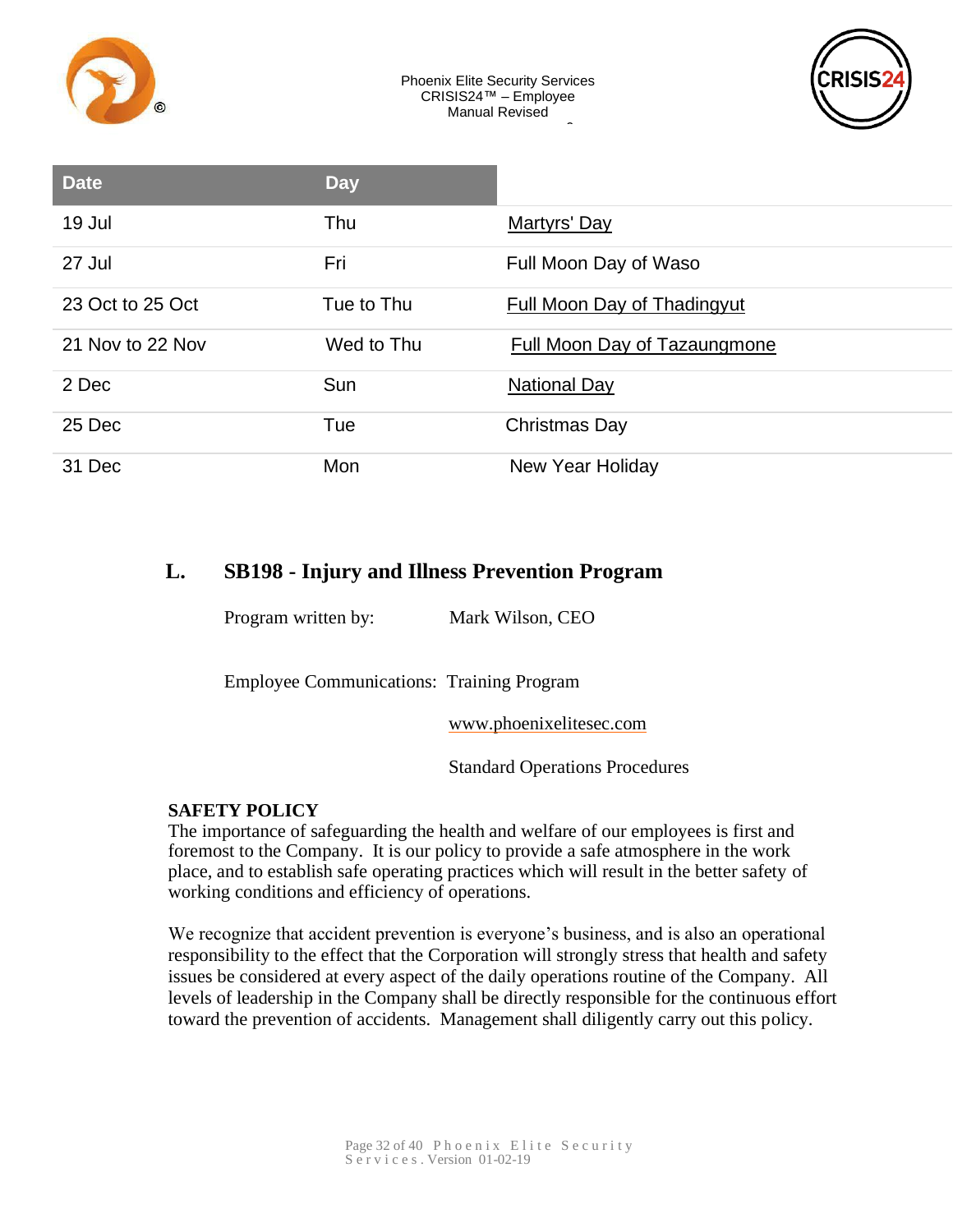



We recognize that the success of accident prevention depends primarily on the corporation and active support of all employees. All employees of Phoenix Elite Security Services - CRISIS24™ are expected to abide by the safety rules, regulations, policies and procedures and follow safe work practices to help insure their own safety and that of their fellow a<br>diate reporting of all hazards and sai employees. Immediate reporting of all hazards and s[afety problems is req](http://www.phoenixelitesec.com/)uired of all employees.

The prevention of accidents and preservation of the health and safety of all employees shall be a cooperative effort of both Management and employees for the benefit of all.

#### **INJURY ILLNESS AND PREVENTION POLICY**

It is the policy of Phoenix Elite Security Services CRISIS24™ and its' subsidiaries to provide its'

employees with satisfactory equipment and information to follow established procedures, rules and regulation that will make our operations a safe place of employment. All employees are expected to use the equipment and material in a safe and acceptable manner, follow all policies, rules, regulations and common sense "rules of the trade". They are expected to comply with all laws, as well as our own safety regulations, to keep our company safe and free from accidents.

#### **OBJECTIVE:**

Our objective is to complete all work without injury and loss to personnel or equipment and to eliminate or minimize all job hazards. All employees, supervisors and management are expected to cooperate to achieve these objectives. Any violation of these rules, regulation or policy procedures or unsafe activity will initiate appropriate disciplinary action.

#### **RESPONSIBILITIES:**

Management shall designate a Safety Coordinator for the Phoenix Elite Security Services CRISIS24™

office and a Safety Coordinator for all field operations, with authority to coordinate all safety related activities. These Safety Coordinators shall be available to assist management, supervisors and employees in matters related to safety. Safety Coordinators duties shall include monitoring all safety activities for compliance to our safety program. Their duties shall also include conducting periodic site and equipment inspections to assure that all employees are following established safety rules. They shall have authority to initiate changes in existing programs and shall review all reported violations to safety rules, regulations and procedures. Should conflicts arise, they shall present all facts and recommendations to the Board of Directors of Phoenix Elite Security Services CRISIS24™ for resolution. All employees are required to notify Phoenix Elite Security Services CRISIS24 via the main office at 22 Thukha Street (4th Floor) Tamwe Yangon 09794 777 317 of any safety hazards.

#### **PLANNING:**

The Safety Coordinators, in consultation with the Managing Director of Phoenix Elite Security Services CRISIS24<sup>™</sup> shall be responsible for evolution and planning for the elimination of job hazards and compliance to all accepted laws. Records of all safety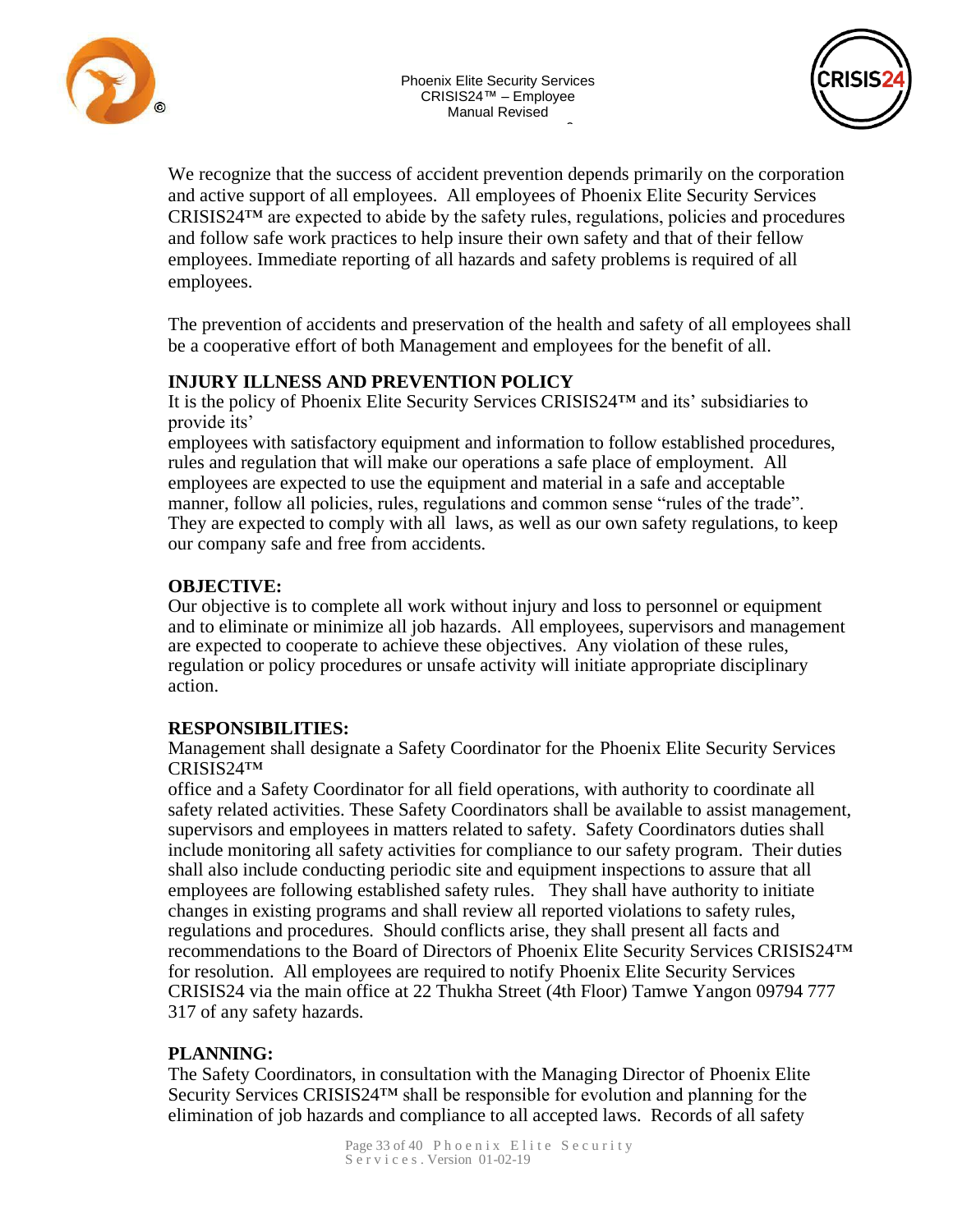



<u>.</u> activities shall be forwarded for filing to the Phoenix Elite Security Services CRISIS24™ Office.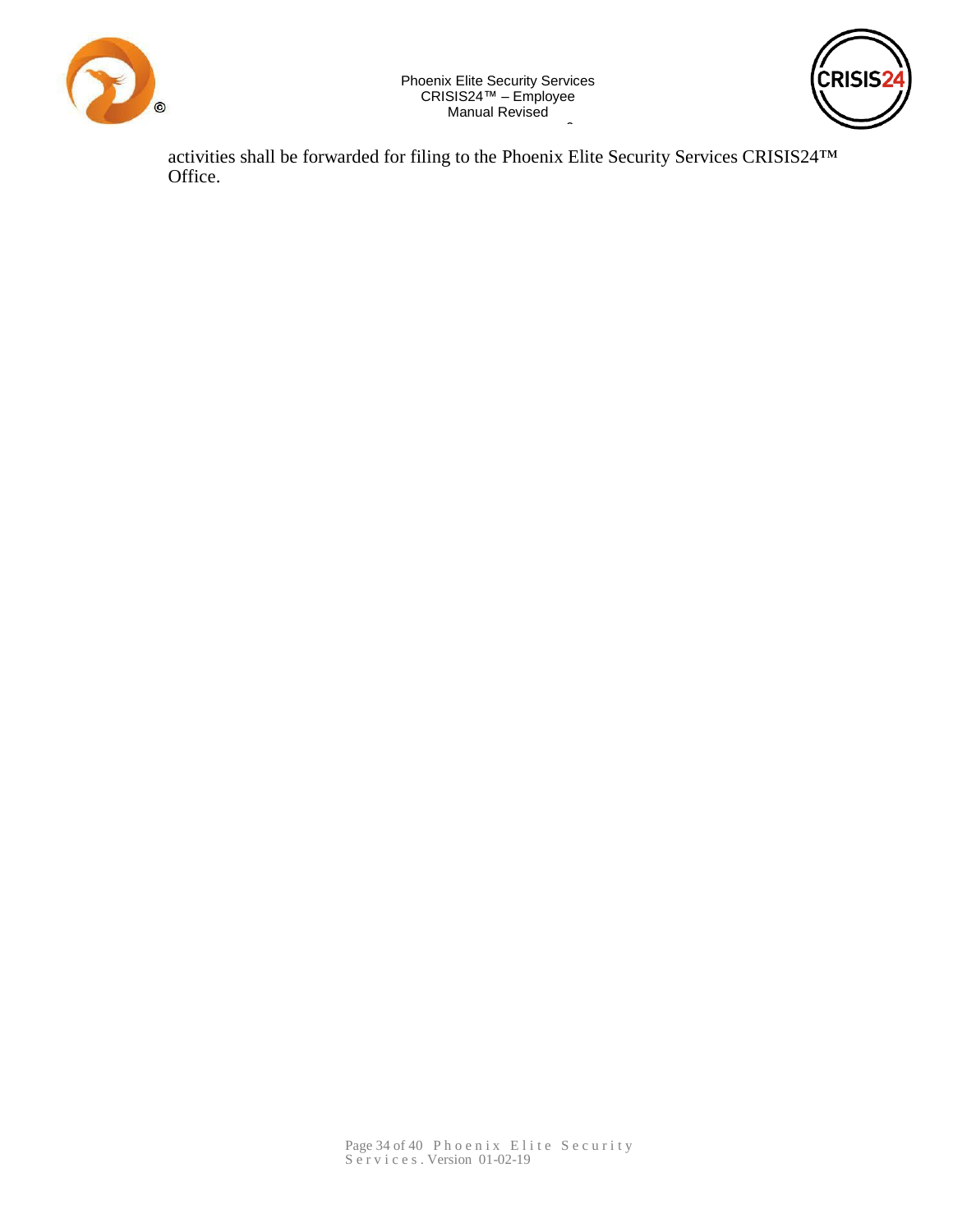





#### **TRAINING:**

2 The Safety Coordinators shall be required to familiarize themselves with laws concerning .<br>م safety, motor vehicle safety and operation, Worker's Compensation and labor safety laws. Periodic safety presentations and training will be provided as part of the mandated security guard training courses. Safety information will be i[ncluded as part of ou](http://www.phoenixelitesec.com/)r Employee Manual and distributed to all employees upon hire. All employees certify that they have read this employee manual as part of our bi-weekly timecard procedure. All training courses and tests are kept on file electronically at Phoenix Elite Security Services CRISIS24™ Safety

Coordinators will review the training plan for each employee periodically.

#### **RECORDS:**

All the necessary documentation regarding safety activities will be documented in the employee and training file system. Any Worker's Compensation claim is also filed in the appropriate electronic file system.

#### **WORK RELATED ACCIDENTS:**

The prompt reporting and documentation of any injuries shall be completed using the appropriate forms and reports. The first report of an injury will be phoned into the Phoenix Elite Security Services CRISIS24™ office at the time of the injury. The initial report of an injury will be processed immediately prior to a doctor's report if necessary. Serious injuries will be reported to the proper agencies within 24 hours.

#### **VEHICLE SAFETY:**

Any employee operating a Phoenix Elite Security Services CRISIS24™ vehicle must obey all laws and posses a valid driver's license. Only authorized employees are permitted to operate

Phoenix Elite Security Services CRISIS24™ owned or controlled vehicles. All employees must

complete the necessary Vehicle checklist prior to operating any Phoenix Elite Security Services vehicle. In the event of an accident, employees should seek emergency medical care for any injured party, then obtain name, phone number, license plate number, driver's license number, insurance carrier, and policy number of all parties involved. Employees will not answer other questions regarding the accident or claim responsibility. The employee is only allowed to discuss the incident with police or other government agencies and the Safety Coordinators or management of Phoenix Elite Security Services CRISIS24™

#### **SUBCONTRACTOR'S SAFETY RESPONSIBILITY:**

All subcontractors are required by Phoenix Elite Security Services CRISIS24™ to comply with our

Injury and illness prevention program in addition to any policies, rules, regulations, laws and procedures and practices acceptable to the trade. It is acknowledged that Phoenix Elite Security Services CRISIS24™ seldom, if ever, utilizes subcontractors.

#### **SAFETY RULES AND DISCIPLINARY ACTION:**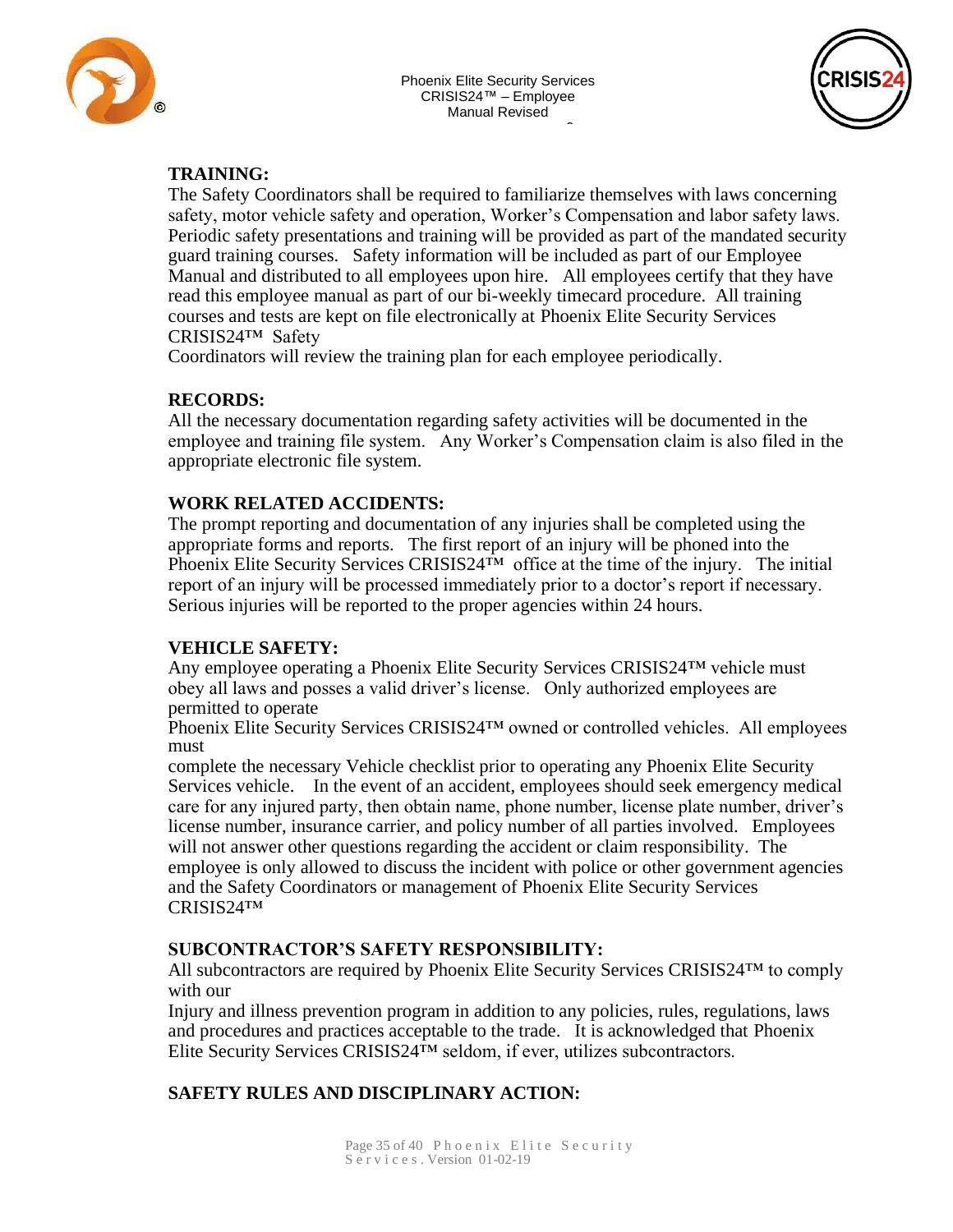



Phoenix Elite Security Services CRISIS24™ Employees must follow all safety rules as  $\mathbf{S}$ part of the employee manual and Standard Operations Procedures at every job site.<br>Foilure to Failure to

comply with safety rules, regulations, and procedures will range from verbal and written  $\mathbf{A}$  $\mathbf{A}$  $\mathbf{A}$  and  $\mathbf{A}$ warnings to termination of employment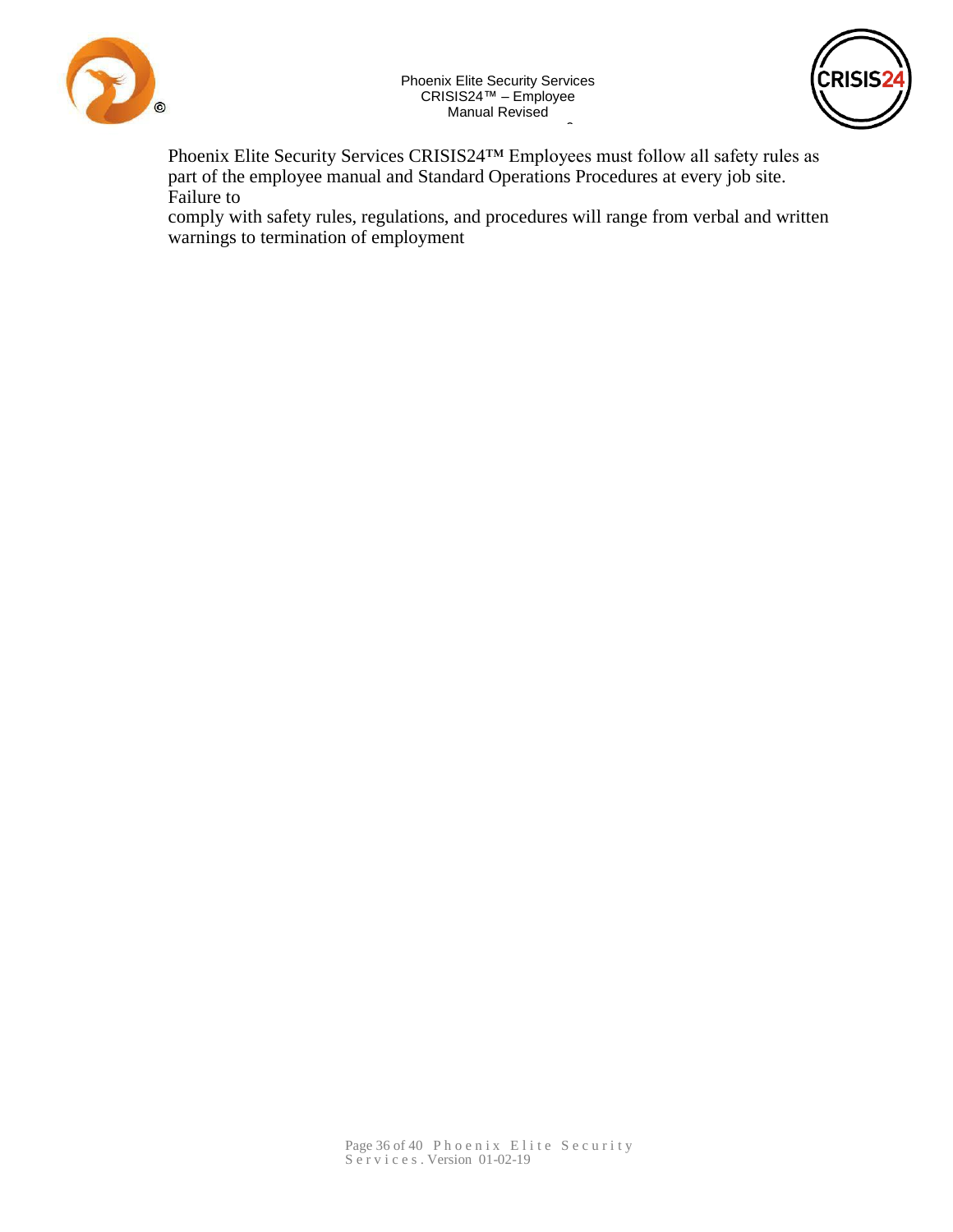



Rule # 1 A good worker is a safe worker. Employees of Phoenix Elite Security Services CRISIS24™ are not expected, under any circumstances, to take unnecessary - 1 chances, risks, or to work under hazardous conditions without adequate safeguards. Employees of

Phoenix Elite Security Services CRISIS24™ should [never put their life in](http://www.phoenixelitesec.com/) danger. Our primary duties are to observe and report.

Rule # 2 All injuries or unsafe conditions should be reported to management or the Phoenix Elite Security Services CRISIS24™ office immediately. In addition to unsafe conditions, employees are encouraged to suggest recommendations for improving health and safety conditions.

Rule #3 Employees must follow all posted jobsite safety signs and warnings. All employees have the responsibility to inform other employees of safety rules and regulations. Special attention should be paid to new employees to insure that they are aware of unsafe conditions.

Rule #4 Lifting and other strenuous activity should be avoided unless in an emergency or with appropriate equipment. All equipment should be used for their intended purposes only. Employees should not utilize ladders at clients facilities. Employees should avoid using power tools, machinery, or other construction related tools. Security Guards should not attempt to repair jobsite facilities or equipment including electrical or plumbing facilities. Any faulty equipment should be reported to the Phoenix Elite Security Services CRISIS24™ office.

Rule #5 Employees have the responsibility of keeping all offices, guard stations, command posts, and other job sites clean, neat, and orderly. Attention should be paid to aisle ways and doorways to insure safe passage in the event of an emergency. Equipment, clip boards and log books should be replaced to the proper location after use. All spills should be cleaned up immediately. Employees should empty trash containers at the end of your shift.

Rule #6 Guard stations, guard houses, guard desks, offices and command posts are designated non smoking areas. Employees should only smoke in designated areas away from public view while on break. All employees should familiarize themselves with fire exits and the location of fire extinguishers.

Rule #7 Employees should immediately inform the Phoenix Elite Security Services CRISIS24<sup>™</sup> office if they begin to feel ill. It is important for employees to come to work well rested with a proper meal.

Rule #8 Hand guns, rifles and other firearms are not permitted. Only security officers with baton license and approval from management can carry batons.

Rule #9 Employees may not have dogs or other pets at the job site.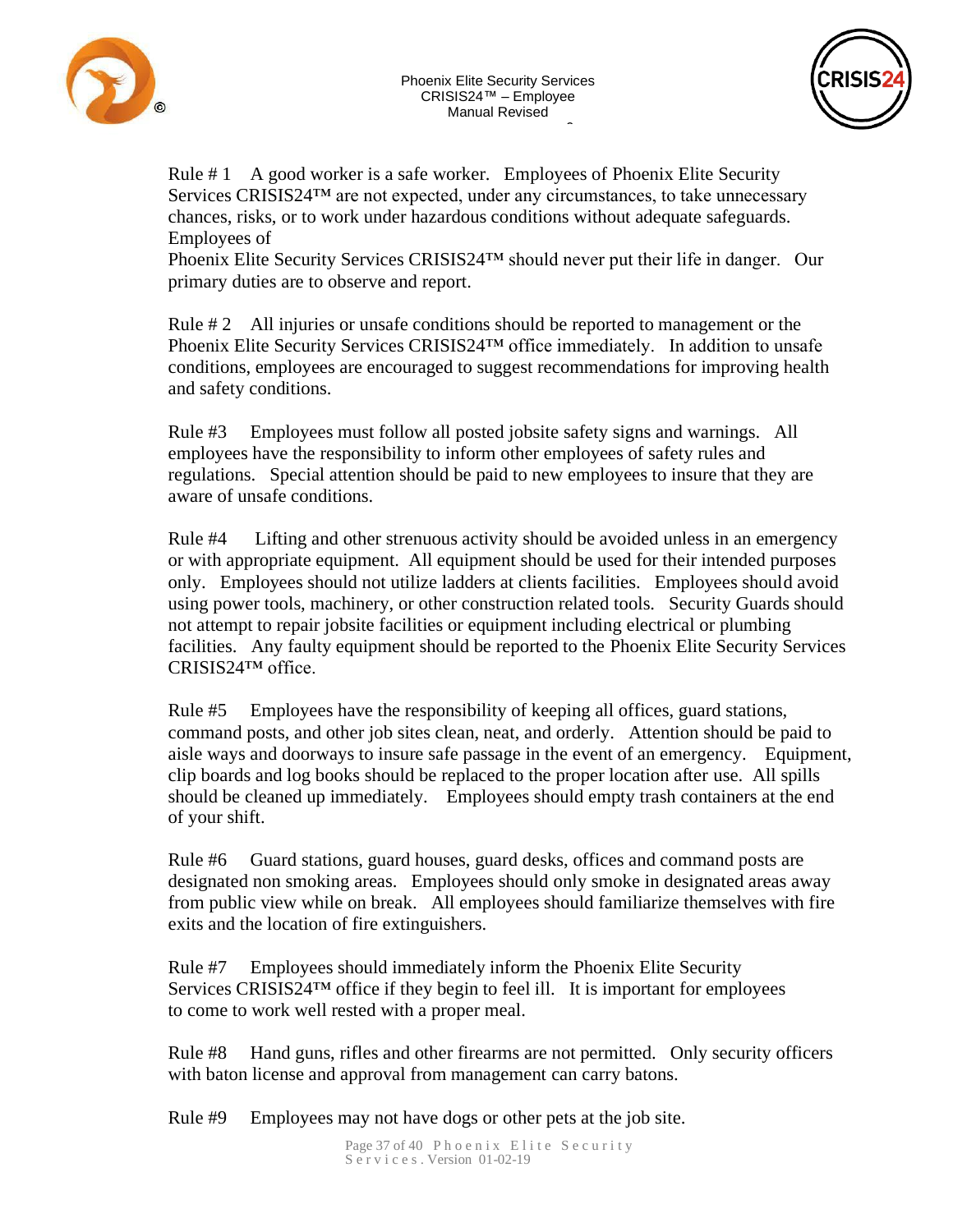



#### $\bar{I}$ - **CODE OF CONDUCT FOR PRIVATE SECURITY APPENDIX A**

#### **1. Eleven General Orders**

d all company properties in view an 1. To take charge of this post and all company properties in view a[nd to protect/preserv](http://www.phoenixelitesec.com/)e the same with utmost diligence.

2. To walk in an alert manner during my tour of duty, keeping always on the alert and observing everything that takes place within sight or hearing.

3. To report all violations of orders I am instructed to enforce.

4. To relay all calls from posts more distant from the guard house than my own.

5. To quit my post only when properly relieved.

6. To receive, obey, and pass on to the guard relieving me all orders from company officers or officials, supervisors, post-in-charge or shift leaders.

7. To talk to no one except in line of duty.

8. To give the alarm in the case of fire or disorder.

9. To call the superior officer in any case not covered by instructions.

10. To salute all company officials, superiors in the agency, ranking public officials and officers of the Myanmar Police.

11. To be especially watchful at night and during the time for challenging, to challenge all persons on or near my post, and to allow no one to pass or loiter without proper authority.

# **2.**

# **CODE OF ETHICS**

1. As a security agent, his fundamental duty is to serve the interest or mission of his agency in compliance with the contract entered into with the clients of the agency he is supposed to serve.

2. He shall be honest in thoughts and deeds both in his personal and official actuations, obeying the law of the land and the regulations prescribed by his agency and those established by the company he is supposed to protect.

3. He shall not reveal any confidential matter that is confided to him as security guard and such other matters imposed upon him by law.

4. He shall act at all times with decorum and shall not permit personal feelings, prejudices and undue friendship to influence his actuation in the performance of his official functions.

5. He shall not compromise with criminals and other lawless elements to the prejudice of the customer or his client but assist government in its relentless drive against lawlessness and other forms of criminality.

6. He must carry his assigned duties as security guard or watchman as required by law to the best of his ability and safeguard life and property to the establishment he is assigned.

7. He shall wear his uniform, badge, patches and insignia properly as a symbol of public trust and confidence as an honest and trustworthy security guard, watchman and private detective.

8. He must keep his allegiance first to the government, to the agency he is and to the establishment he is assigned to serve with loyalty and dedicated service.

9. He shall diligently and progressively familiarize himself with the rules and regulations laid down by his agency and that of the customer or clients.

10. He shall at all times be courteous, respectful and salute to his superior officers, government officials and officials of the establishment where he is assigned and the company he is supposed to serve.